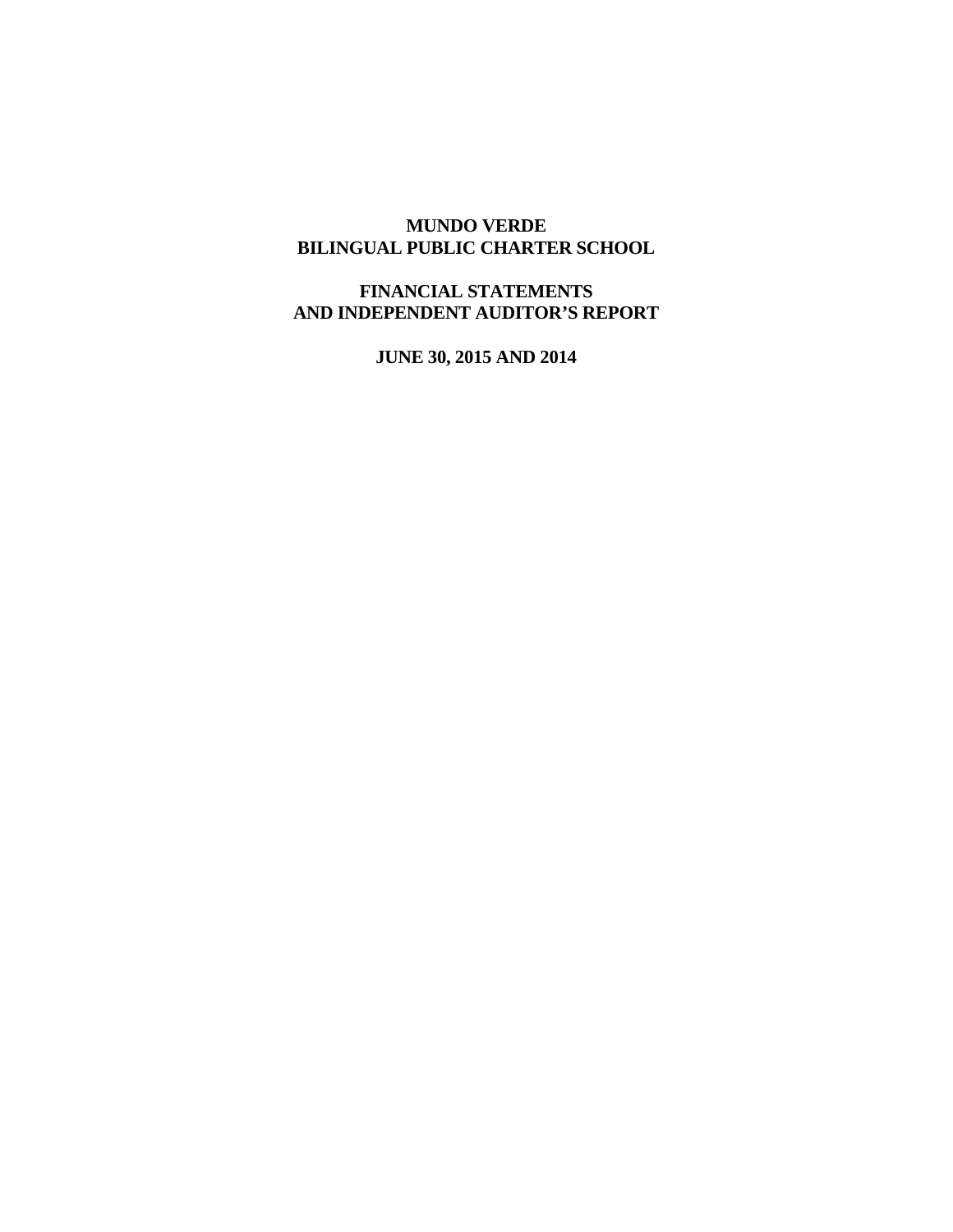## **TABLE OF CONTENTS**

|                                                                                                                                                               | Page No        |
|---------------------------------------------------------------------------------------------------------------------------------------------------------------|----------------|
| <b>INDEPENDENT AUDITOR'S REPORT</b>                                                                                                                           | $1 - 3$        |
| <b>FINANCIAL STATEMENTS</b>                                                                                                                                   |                |
| <b>Statements of Financial Position</b>                                                                                                                       | $\overline{4}$ |
| Statement of Activities, Year Ended June 30, 2015                                                                                                             | 5              |
| Statement of Activities, Year Ended June 30, 2014                                                                                                             | 6              |
| Statement of Functional Expense, Year Ended June 30, 2015                                                                                                     | $\tau$         |
| Statement of Functional Expense, Year Ended June 30, 2014                                                                                                     | 8              |
| <b>Statements of Cash Flows</b>                                                                                                                               | 9              |
| Notes to the Financial Statements                                                                                                                             | $10 - 18$      |
| REPORTS AND SCHEDULES REQUIRED BY OMB CIRCULAR A-133                                                                                                          |                |
| Independent Auditor's Report on Internal Control Over<br>Financial Reporting and on Compliance and Other<br>Matters Based on an Audit of Financial Statements |                |
| Performed in Accordance with Government Auditing Standards                                                                                                    | $19 - 20$      |
| Independent Auditor's Report on Compliance for Each Major<br>Program and on Internal Control Over Compliance<br>Required by OMB Circular A-133                | $21 - 22$      |
| Schedule of Expenditures of Federal Awards                                                                                                                    | 23             |
| Notes to the Schedule of Expenditures of Federal Awards                                                                                                       | 24             |
| Schedule of Findings and Questioned Costs                                                                                                                     | 25             |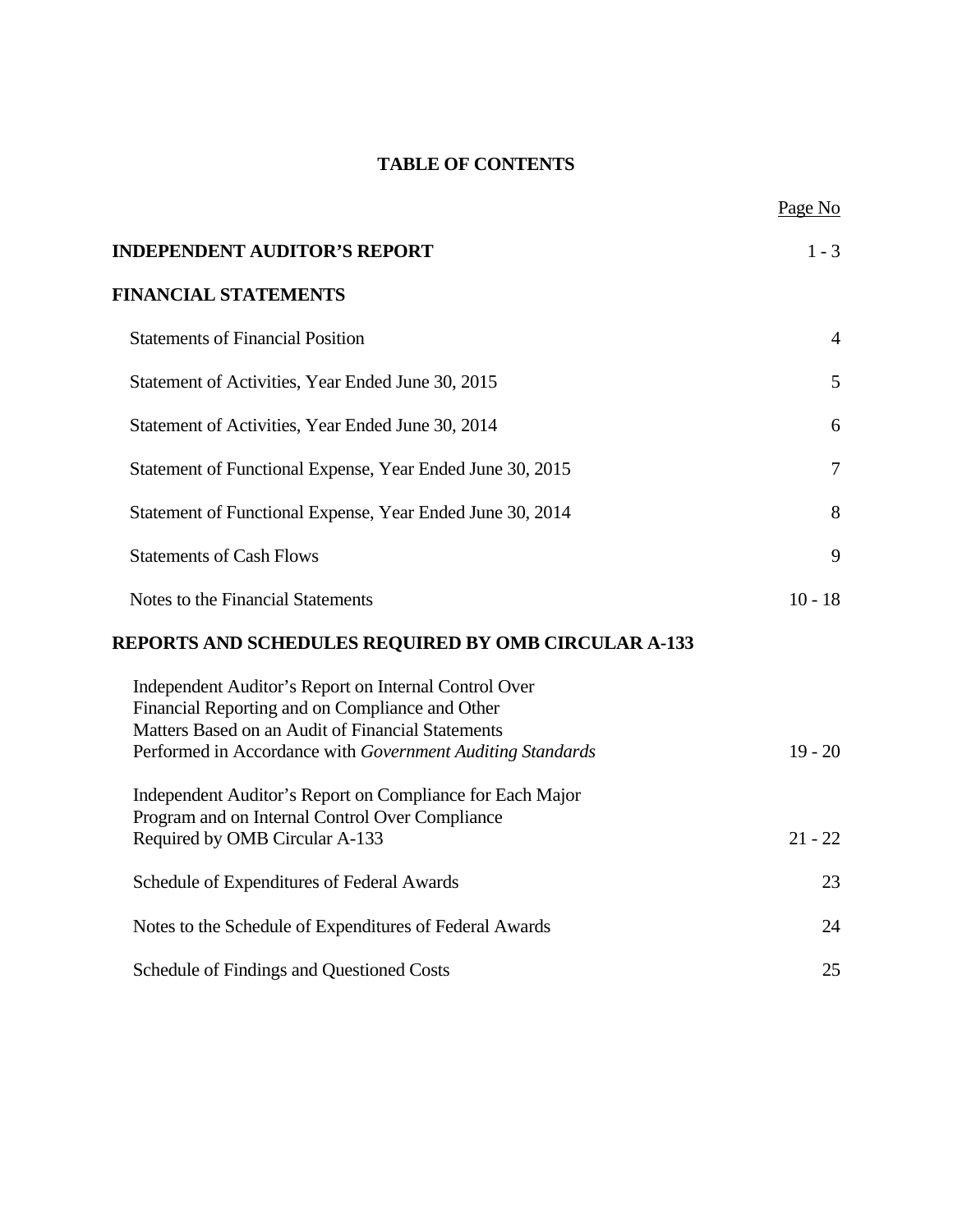

1730 Rhode Island Avenue, NW Suite 800 Washington, DC 20036 (202) 296-3306 Fax: (202) 296-0059

#### Independent Auditors' Report

To the Board of Directors of Mundo Verde Bilingual Public Charter School Washington, DC

#### **Report on the Financial Statements**

We have audited the accompanying financial statements of Mundo Verde Bilingual Public Charter School (the "School") (a nonprofit organization), which comprise the statements of financial position as of June 30, 2015 and 2014, and the related statements of activities, functional expenses and cash flows for the years then ended, and the related notes to the financial statements.

#### **Management's Responsibility for the Financial Statements**

Management is responsible for the preparation and fair presentation of these financial statements in accordance with accounting principles generally accepted in the United States of America; this includes the design, implementation, and maintenance of internal control relevant to the preparation and fair presentation of financial statements that are free from material misstatement, whether due to fraud or error.

#### **Auditor's Responsibility**

Our responsibility is to express an opinion on these financial statements based on our audit. We conducted our audits in accordance with auditing standards generally accepted in the United States of America and the standards applicable to financial audits contained in *Government Auditing Standards*, issued by the Comptroller General of the United States. Those standards require that we plan and perform the audits to obtain reasonable assurance about whether the financial statements are free from material misstatement.

An audit involves performing procedures to obtain audit evidence about the amounts and disclosures in the financial statements. The procedures selected depend on the auditor's judgment, including the assessment of the risks of material misstatement of the financial statements, whether due to fraud or error. In making those risk assessments, the auditor considers internal control relevant to the entity's preparation and fair presentation of the financial statements in order to design audit procedures that are appropriate in the circumstances, but not for the purpose of expressing an opinion on the effectiveness of the entity's internal control. Accordingly, we express no such opinion. An audit also includes evaluating the appropriateness of accounting policies used and the reasonableness of significant accounting estimates made by management, as well as evaluating the overall presentation of the financial statements.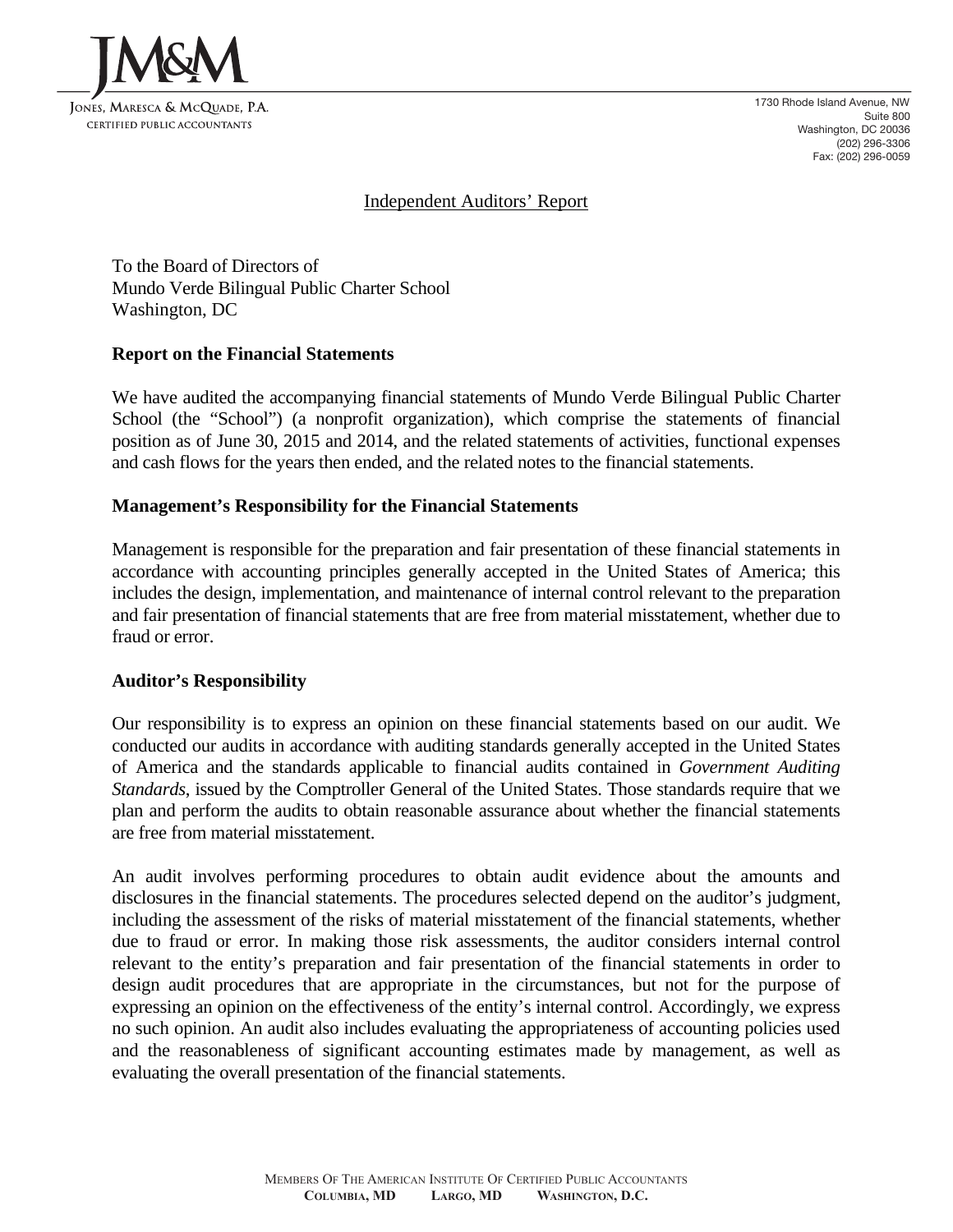Mundo Verde Bilingual Public Charter School Independent Auditor's Report Page 2

We believe that the audit evidence we have obtained is sufficient and appropriate to provide a basis for our audit opinion.

## **Opinion**

In our opinion, the 2015 financial statements referred to above present fairly, in all material respects, the financial position of Mundo Verde Bilingual Public Charter School as of June 30, 2015, and the changes in its net assets and its cash flows for the year then ended in accordance with accounting principles generally accepted in the United States of America.

### **Prior Period Financial Statements**

The financial statements as of June 30, 2014, were audited by McQuade Brennan, LLP, who merged with Jones, Maresca & McQuade, P.A. as of February 1, 2015, and whose report dated October 31, 2014, expressed an unmodified opinion on those statements.

### **Other Matters**

### *Other Information*

Our audits were performed for the purpose of forming an opinion on the financial statements as a whole. The accompanying schedule of expenditures of federal awards, as required by U.S. Office of Management and Budget Circular A-133, *Audits of States, Local Governments, and Non-Profit Organizations*, is presented for purposes of additional analysis and is not a required part of the financial statements. Such information is the responsibility of management and was derived from and relates directly to the underlying accounting and other records used to prepare the financial statements. The information has been subjected to the auditing procedures applied in the audit of the financial statements and certain additional procedures, including comparing and reconciling such information directly to the underlying accounting and other records used to prepare the financial statements or to the financial statements themselves, and other additional procedures in accordance with auditing standards generally accepted in the United States of America. In our opinion, the information is fairly stated in all material respects in relation to the financial statements as a whole.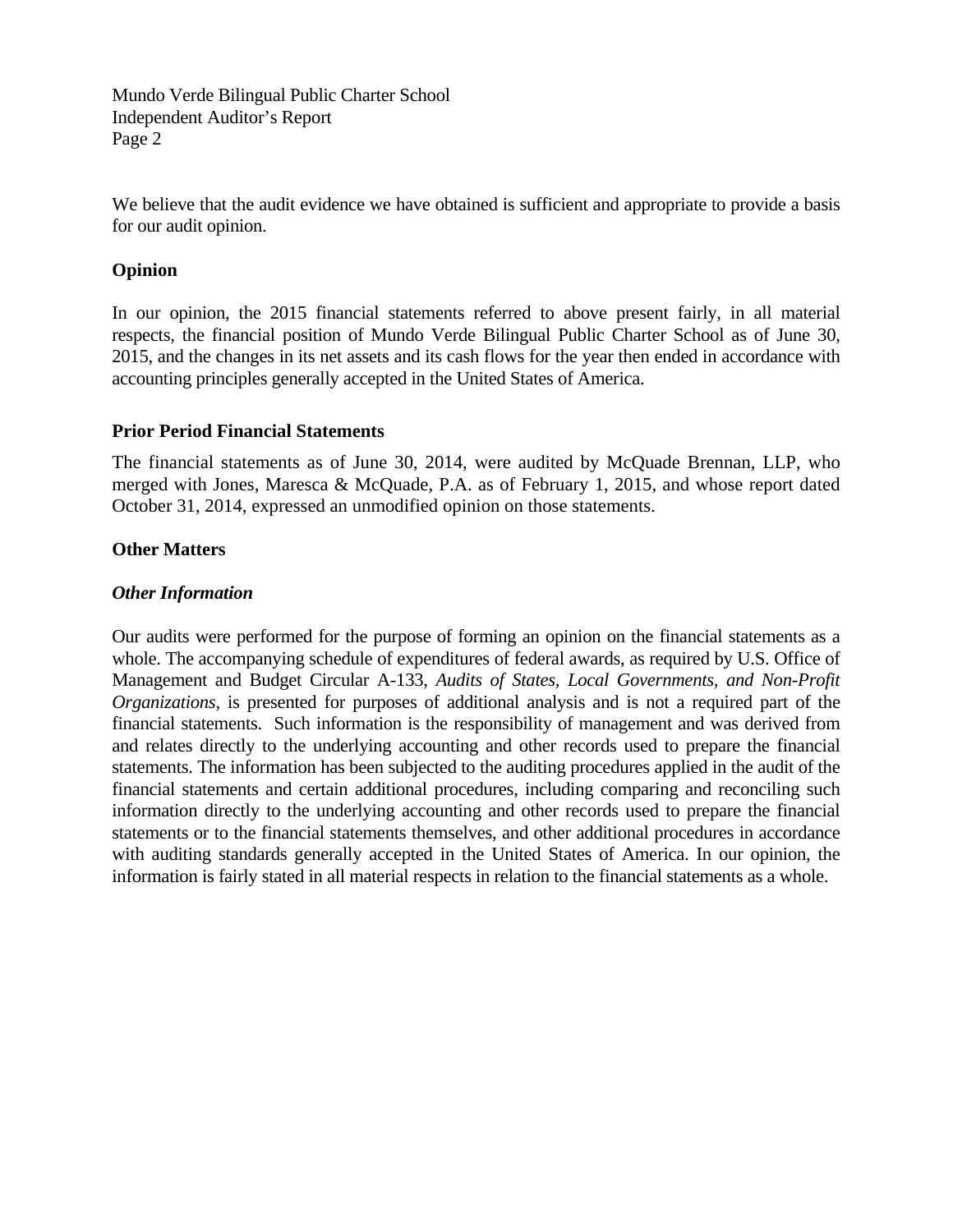Mundo Verde Bilingual Public Charter School Independent Auditor's Report Page 3

### **Other Reporting Required by** *Government Auditing Standards*

In accordance with *Government Auditing Standards*, we have also issued our report dated November 24, 2015, on our consideration of the School's internal control over financial reporting and on our tests of its compliance with certain provisions of laws, regulations, contracts, and grant agreements and other matters. The purpose of that report is to describe the scope of our testing of internal control over financial reporting and compliance and the results of that testing, and not to provide an opinion on internal control over financial reporting or on compliance. That report is an integral part

of an audit performed in accordance with *Government Auditing Standards* in considering Mundo Verde Bilingual Public Charter School's internal control over financial reporting and compliance.

Jam Marma & Ma acade PA

Washington, DC November 24, 2015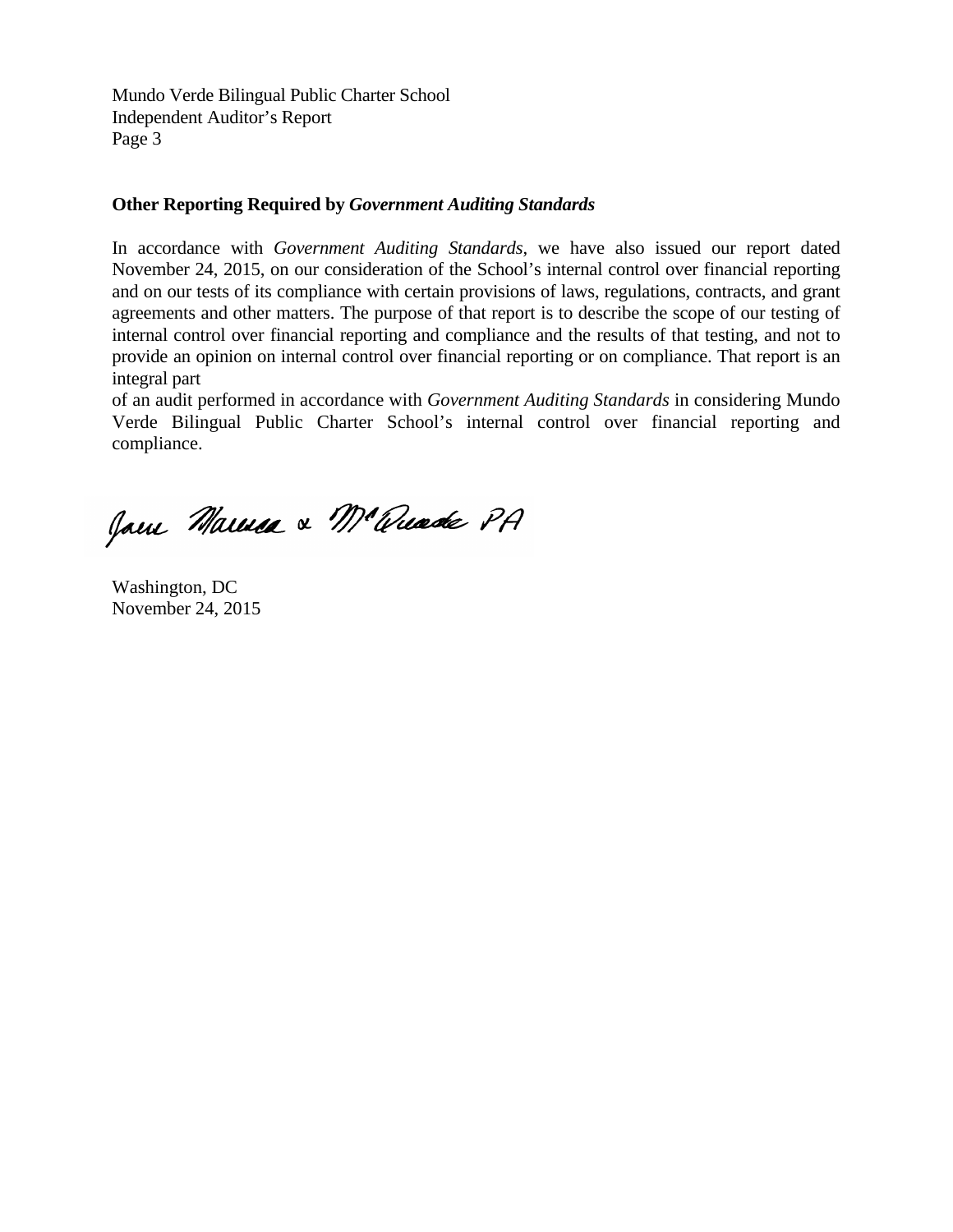## **MUNDO VERDE BILINGUAL PUBLIC CHARTER SCHOOL STATEMENTS OF FINANCIAL POSITION JUNE 30, 2015 AND 2014**

|                                                        | 2015             | 2014             |
|--------------------------------------------------------|------------------|------------------|
| <b>ASSETS</b>                                          |                  |                  |
| <b>CURRENT ASSETS</b>                                  |                  |                  |
| Cash and cash equivalents                              | \$<br>803,624    | \$<br>654,779    |
| Cash and cash equivalents restricted by debt agreement | 261,971          | 8,612,779        |
| Grants and accounts receivable, net                    | 100,889          | 229,910          |
| Prepaid expenses                                       | 97,134           | 52,026           |
| Total current assets                                   | 1,263,618        | 9,549,494        |
| <b>NON-CURRENT ASSETS</b>                              |                  |                  |
| Property and equipment, net                            | 15,305,185       | 7,952,133        |
| Deposits                                               | 580              | 38,873           |
| Deferred financing costs, net                          | 282,371          | 322,353          |
| Total non-current assets                               | 15,588,136       | 8,313,359        |
| <b>TOTAL ASSETS</b>                                    | 16,851,754       | \$<br>17,862,853 |
| <b>LIABILITIES AND NET ASSETS</b>                      |                  |                  |
|                                                        |                  |                  |
| <b>CURRENT LIABILITIES</b>                             |                  |                  |
| Accounts payable and accrued expenses                  | \$<br>1,088,902  | \$<br>2,286,517  |
| Line of credit                                         | 78,527           |                  |
| Deferred revenue                                       | 99,047           | 258,732          |
| Capital lease obligation, current portion              | 6,603            |                  |
| Current maturity of long-term debt                     | 574,342          | 324,929          |
| Total current liabilities                              | 1,847,421        | 2,870,178        |
| <b>NON-CURRENT LIABILITIES</b>                         |                  |                  |
| Capital lease obligation, non-current portion          | 23,221           |                  |
| Long-term debt                                         | 12,190,972       | 13,155,071       |
| Deferred rent                                          | 272,831          | 6,604            |
| Total non-current liabilities                          | 12,487,024       | 13,161,675       |
| <b>TOTAL LIABILITIES</b>                               | 14,334,445       | 16,031,853       |
| <b>NET ASSETS</b>                                      |                  |                  |
| Unrestricted                                           | 2,385,357        | 1,829,402        |
| Temporarily restricted                                 | 131,952          | 1,598            |
| Total net assets                                       | 2,517,309        | 1,831,000        |
| <b>TOTAL LIABILITIES AND NET ASSETS</b>                | \$<br>16,851,754 | \$<br>17,862,853 |

See independent auditor's report and accompanying notes to the financial statements.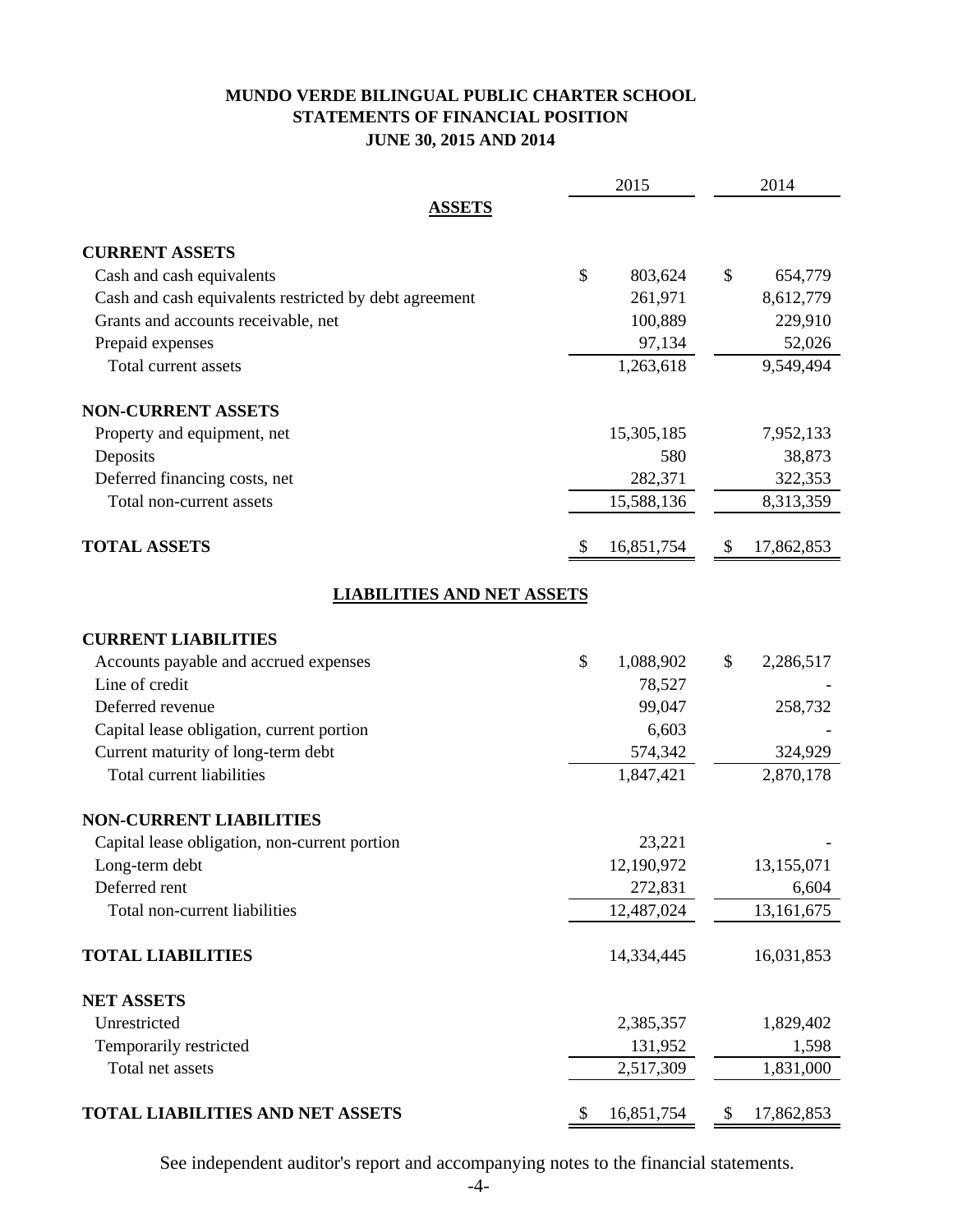### **MUNDO VERDE BILINGUAL PUBLIC CHARTER SCHOOL STATEMENT OF ACTIVITIES YEAR ENDED JUNE 30, 2015**

|                                       | Unrestricted<br>Restricted |    |           |    | Total     |
|---------------------------------------|----------------------------|----|-----------|----|-----------|
| <b>REVENUE AND SUPPORT</b>            |                            |    |           |    |           |
| Per pupil appropriations              | \$<br>5,567,598            | \$ |           | \$ | 5,567,598 |
| Per pupil facility allowance          | 1,241,089                  |    |           |    | 1,241,089 |
| Federal entitlements and grants       | 848,300                    |    |           |    | 848,300   |
| Other grants and contributions        | 197,354                    |    | 177,281   |    | 374,635   |
| In-kind donations                     | 5,137                      |    |           |    | 5,137     |
| Activity fee and other income         | 826,107                    |    |           |    | 826,107   |
| Net assets released from restrictions | 46,927                     |    | (46, 927) |    |           |
| Total revenue and support             | 8,732,512                  |    | 130,354   |    | 8,862,866 |
| <b>EXPENSES</b>                       |                            |    |           |    |           |
| <b>Educational programs</b>           | 6,305,178                  |    |           |    | 6,305,178 |
| Management and general                | 1,771,602                  |    |           |    | 1,771,602 |
| Fundraising                           | 99,777                     |    |           |    | 99,777    |
| Total expenses                        | 8,176,557                  |    |           |    | 8,176,557 |
| <b>CHANGE IN NET ASSETS</b>           | 555,955                    |    | 130,354   |    | 686,309   |
| NET ASSETS, beginning of year         | 1,829,402                  |    | 1,598     |    | 1,831,000 |
| NET ASSETS, end of year               | \$<br>2,385,357            | \$ | 131,952   | \$ | 2,517,309 |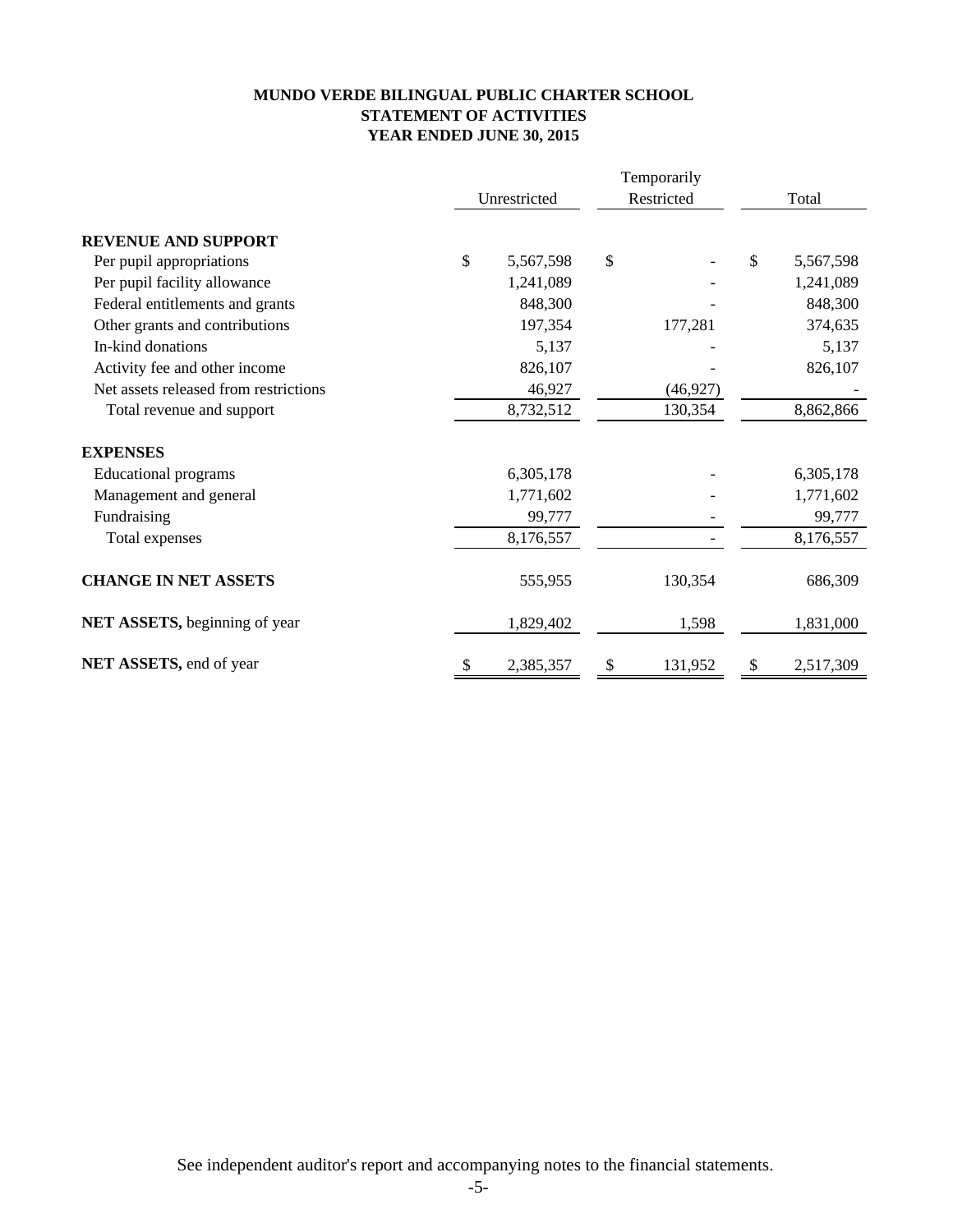### **MUNDO VERDE BILINGUAL PUBLIC CHARTER SCHOOL STATEMENT OF ACTIVITIES YEAR ENDED JUNE 30, 2014**

|                                       |    | Temporarily  |    |            |    |           |
|---------------------------------------|----|--------------|----|------------|----|-----------|
|                                       |    | Unrestricted |    | Restricted |    | Total     |
| <b>REVENUE AND SUPPORT</b>            |    |              |    |            |    |           |
| Per pupil appropriations              | \$ | 3,683,377    | \$ |            | \$ | 3,683,377 |
| Per pupil facility allowance          |    | 822,000      |    |            |    | 822,000   |
| Federal entitlements and grants       |    | 860,188      |    |            |    | 860,188   |
| Other grants and contributions        |    | 73,967       |    | 2,000      |    | 75,967    |
| In-kind donations                     |    | 6,759        |    |            |    | 6,759     |
| Activity fee and other income         |    | 533,441      |    |            |    | 533,441   |
| Net assets released from restrictions |    | 27,089       |    | (27,089)   |    |           |
| Total revenue and support             |    | 6,006,821    |    | (25,089)   |    | 5,981,732 |
| <b>EXPENSES</b>                       |    |              |    |            |    |           |
| <b>Educational programs</b>           |    | 4,663,243    |    |            |    | 4,663,243 |
| Management and general                |    | 964,319      |    |            |    | 964,319   |
| Fundraising                           |    | 682          |    |            |    | 682       |
| Total expenses                        |    | 5,628,244    |    |            |    | 5,628,244 |
| <b>CHANGE IN NET ASSETS</b>           |    | 378,577      |    | (25,089)   |    | 353,488   |
| NET ASSETS, beginning of year         |    | 1,450,825    |    | 26,687     |    | 1,477,512 |
| NET ASSETS, end of year               | S  | 1,829,402    | \$ | 1,598      | \$ | 1,831,000 |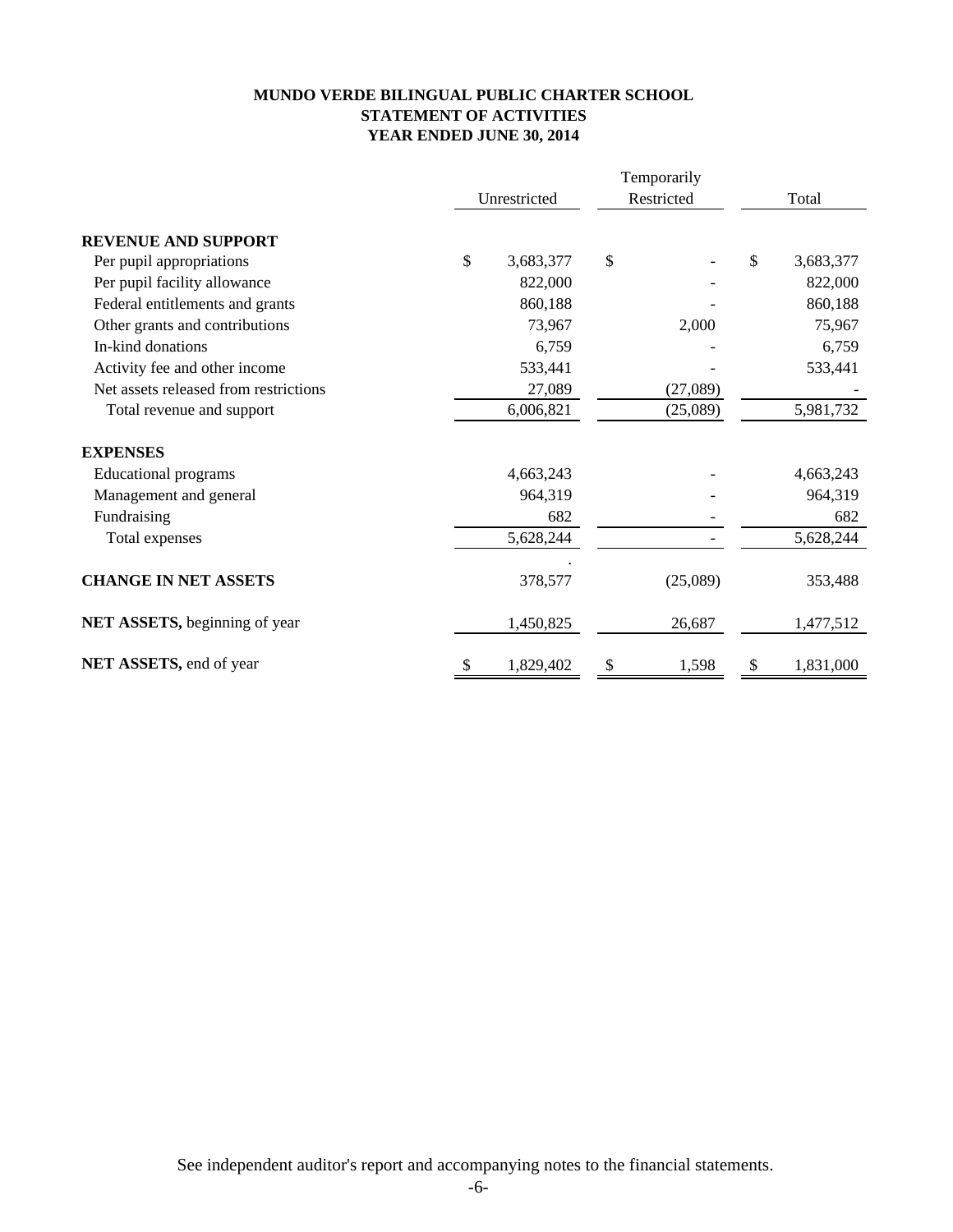#### **YEAR ENDED JUNE 30, 2015 STATEMENT OF FUNCTIONAL EXPENSES MUNDO VERDE BILINGUAL PUBLIC CHARTER SCHOOL**

|                                          |              | Educational | Management |             |              |                 |
|------------------------------------------|--------------|-------------|------------|-------------|--------------|-----------------|
|                                          |              | Programs    |            | and General | Fundraising  | Total           |
| PERSONNEL, SALARIES AND BENEFITS         |              |             |            |             |              |                 |
| <b>Salaries</b>                          | \$           | 3,237,639   | \$         | 771,101     | \$<br>82,400 | 4,091,140       |
| Employee benefits                        |              | 395,558     |            | 94,209      | 10,067       | 499,834         |
| Payroll taxes                            |              | 275,746     |            | 65,674      | 7,018        | 348,438         |
| Professional development                 |              | 161,584     |            | 38,484      |              | 200,068         |
| Total personnel, salaries and benefits   |              | 4,070,527   |            | 969,468     | 99,485       | 5,139,480       |
| <b>DIRECT STUDENT COSTS</b>              |              |             |            |             |              |                 |
| Supplies and materials                   |              | 110,556     |            |             |              | 110,556         |
| Transportation                           |              | 3,320       |            |             |              | 3,320           |
| Contracted instruction fees              |              | 132,018     |            |             |              | 132,018         |
| <b>Textbooks</b>                         |              | 36,735      |            |             |              | 36,735          |
| Student assessments                      |              | 20,777      |            |             |              | 20,777          |
| Other student costs                      |              | 210,137     |            |             |              | 210,137         |
| Total direct student costs               |              | 513,543     |            |             |              | 513,543         |
| <b>OCCUPANCY EXPENSES</b>                |              |             |            |             |              |                 |
| Rent                                     |              | 261,130     |            | 97,553      |              | 358,683         |
| Maintenance and repairs                  |              | 5,776       |            | 1,376       |              | 7,152           |
| <b>Utilities</b>                         |              | 96,110      |            | 22,890      |              | 119,000         |
| Janitorial services                      |              | 21,433      |            | 5,104       |              | 26,537          |
| Contracted building services             |              | 128,898     |            | 30,700      |              | 159,598         |
| Total occupancy expenses                 |              | 513,347     |            | 157,623     |              | 670,970         |
| <b>OFFICE EXPENSES</b>                   |              |             |            |             |              |                 |
| Office supplies and materials            |              | 48,733      |            | 11,607      |              | 60,340          |
| Equipment rental                         |              | 28,893      |            | 6,882       |              | 35,775          |
| Telecommunications                       |              | 14,373      |            | 3,423       |              | 17,796          |
| Professional fees                        |              | 317,628     |            | 21,956      |              | 339,584         |
| Printing and publications                |              | 1,000       |            | 239         |              | 1,239           |
| Postage and shipping                     |              | 1,508       |            | 359         |              | 1,867           |
| Other office expenses                    |              | 21,639      |            | 7,873       |              | 29,512          |
| Total office expenses                    |              | 433,774     |            | 52,339      |              | 486,113         |
| <b>GENERAL EXPENSES</b>                  |              |             |            |             |              |                 |
| Insurance                                |              | 57,763      |            | 13,757      |              | 71,520          |
| Interest                                 |              |             |            | 324,293     |              | 324,293         |
| Administration fee                       |              |             |            | 84,563      |              | 84,563          |
| Depreciation and amortization            |              | 261,521     |            | 62,286      |              | 323,807         |
| Amortization of deferred financing costs |              | 31,323      |            | 8,659       |              | 39,982          |
| Food service/catering                    |              | 276,660     |            | 65,892      |              | 342,552         |
| Bad debt expenses                        |              | 9,313       |            |             |              | 9,313           |
| Other general expense                    |              | 137,407     |            | 32,722      | 292          | 170,421         |
| Total general expenses                   |              | 773,987     |            | 592,172     | 292          | 1,366,451       |
| Total expenses                           | <sup>2</sup> | 6,305,178   | \$         | 1,771,602   | \$<br>99,777 | \$<br>8,176,557 |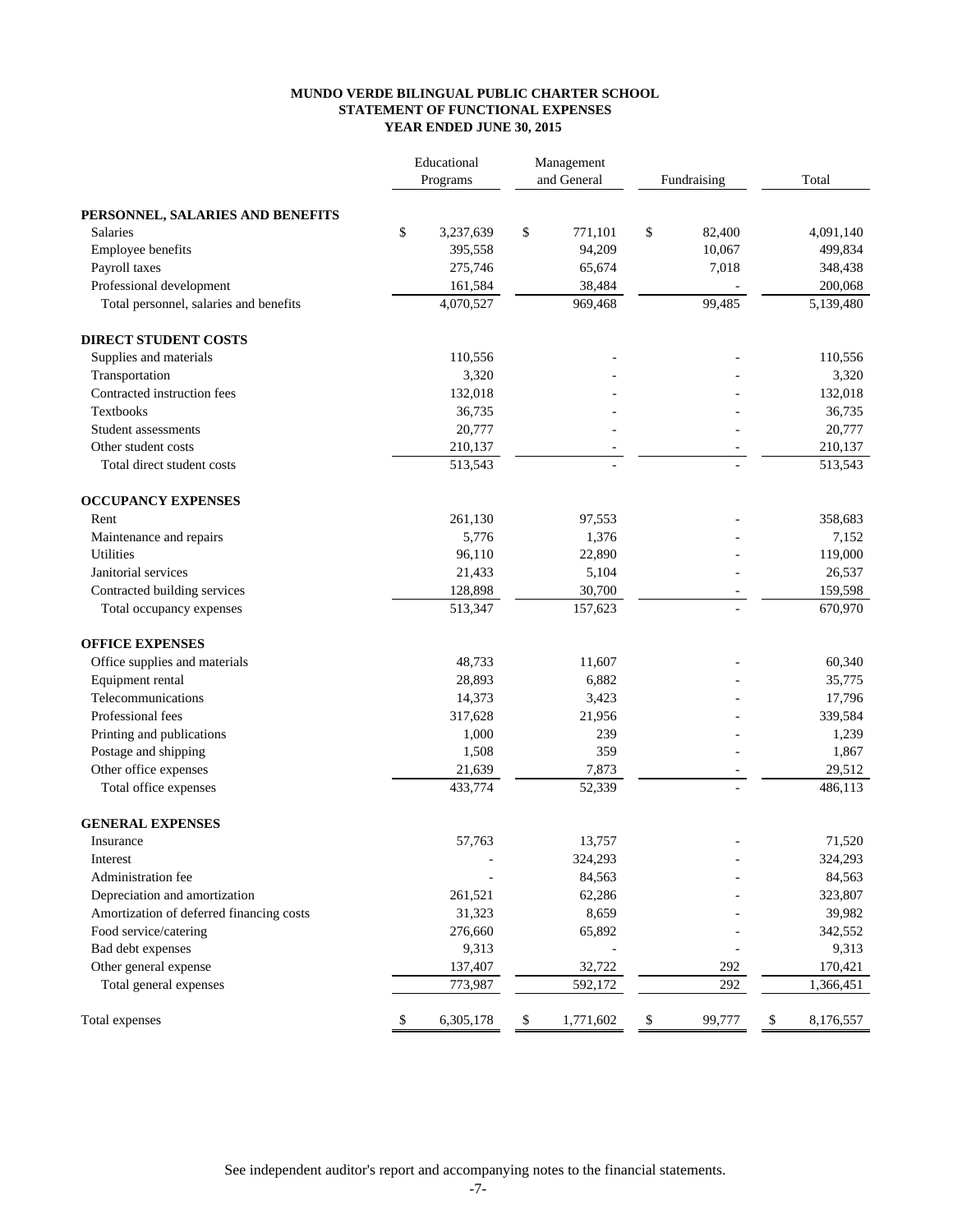#### **MUNDO VERDE BILINGUAL PUBLIC CHARTER SCHOOL STATEMENT OF FUNCTIONAL EXPENSES YEAR ENDED JUNE 30, 2014**

|                                        | Educational     | Management |             |             |                 |  |  |  |  |
|----------------------------------------|-----------------|------------|-------------|-------------|-----------------|--|--|--|--|
|                                        | Programs        |            | and General | Fundraising | Total           |  |  |  |  |
| PERSONNEL, SALARIES AND BENEFITS       |                 |            |             |             |                 |  |  |  |  |
| Salaries                               | \$<br>2,370,188 | \$         | 535,032     | \$          | \$<br>2,905,220 |  |  |  |  |
| Employee benefits                      | 235,438         |            | 53,146      |             | 288,584         |  |  |  |  |
| Payroll taxes                          | 204,629         |            | 46,192      |             | 250,821         |  |  |  |  |
| Professional development               | 156,009         |            | 35,217      |             | 191,226         |  |  |  |  |
| Total personnel, salaries and benefits | 2,966,264       |            | 669,587     |             | 3,635,851       |  |  |  |  |
| <b>DIRECT STUDENT COSTS</b>            |                 |            |             |             |                 |  |  |  |  |
| Supplies and materials                 | 46,924          |            |             |             | 46.924          |  |  |  |  |
| Contracted instruction fees            | 134,095         |            |             |             | 134,095         |  |  |  |  |
| <b>Textbooks</b>                       | 34,198          |            |             |             | 34,198          |  |  |  |  |
| Student assessments                    | 10,030          |            |             |             | 10,030          |  |  |  |  |
| Other student costs                    | 89,039          |            |             |             | 89,039          |  |  |  |  |
| Total direct student costs             | 314,286         |            |             |             | 314,286         |  |  |  |  |
| <b>OCCUPANCY EXPENSES</b>              |                 |            |             |             |                 |  |  |  |  |
| Rent                                   | 431,307         |            | 97,360      |             | 528,667         |  |  |  |  |
| Maintenance and repairs                | 16,714          |            | 3,773       |             | 20,487          |  |  |  |  |
| <b>Utilities</b>                       | 41,286          |            | 9,320       |             | 50,606          |  |  |  |  |
| Janitorial services                    | 68              |            | 15          |             | 83              |  |  |  |  |
| Contracted building services           | 71,208          |            | 16,074      |             | 87,282          |  |  |  |  |
| Total occupancy expenses               | 560,583         |            | 126,542     |             | 687,125         |  |  |  |  |
| <b>OFFICE EXPENSES</b>                 |                 |            |             |             |                 |  |  |  |  |
| Office supplies and materials          | 29,535          |            | 6,667       |             | 36,202          |  |  |  |  |
| Equipment rental                       | 53,695          |            | 12,121      |             | 65,816          |  |  |  |  |
| Telecommunications                     | 6,241           |            | 1,409       |             | 7,650           |  |  |  |  |
| Professional fees                      | 284,591         |            | 17,139      |             | 301,730         |  |  |  |  |
| Printing and publications              | 3,303           |            | 746         |             | 4,049           |  |  |  |  |
| Postage and shipping                   | 1,013           |            | 229         |             | 1,242           |  |  |  |  |
| Other office expenses                  | 7,487           |            | 1,690       |             | 9,177           |  |  |  |  |
| Total office expenses                  | 385,865         |            | 40,001      |             | 425,866         |  |  |  |  |
| <b>GENERAL EXPENSES</b>                |                 |            |             |             |                 |  |  |  |  |
| Insurance                              | 20,331          |            | 4,589       |             | 24,920          |  |  |  |  |
| Administration fee                     |                 |            | 29,715      |             | 29,715          |  |  |  |  |
| Depreciation and amortization          | 148,573         |            | 33,538      |             | 182,111         |  |  |  |  |
| Food service/catering                  | 186,912         |            | 42,192      |             | 229,104         |  |  |  |  |
| Other general expense                  | 80,429          |            | 18,155      | 682         | 99,266          |  |  |  |  |
| Total general expenses                 | 436,245         |            | 128,189     | 682         | 565,116         |  |  |  |  |
| Total expenses                         | \$<br>4,663,243 | \$         | 964,319     | \$<br>682   | \$<br>5,628,244 |  |  |  |  |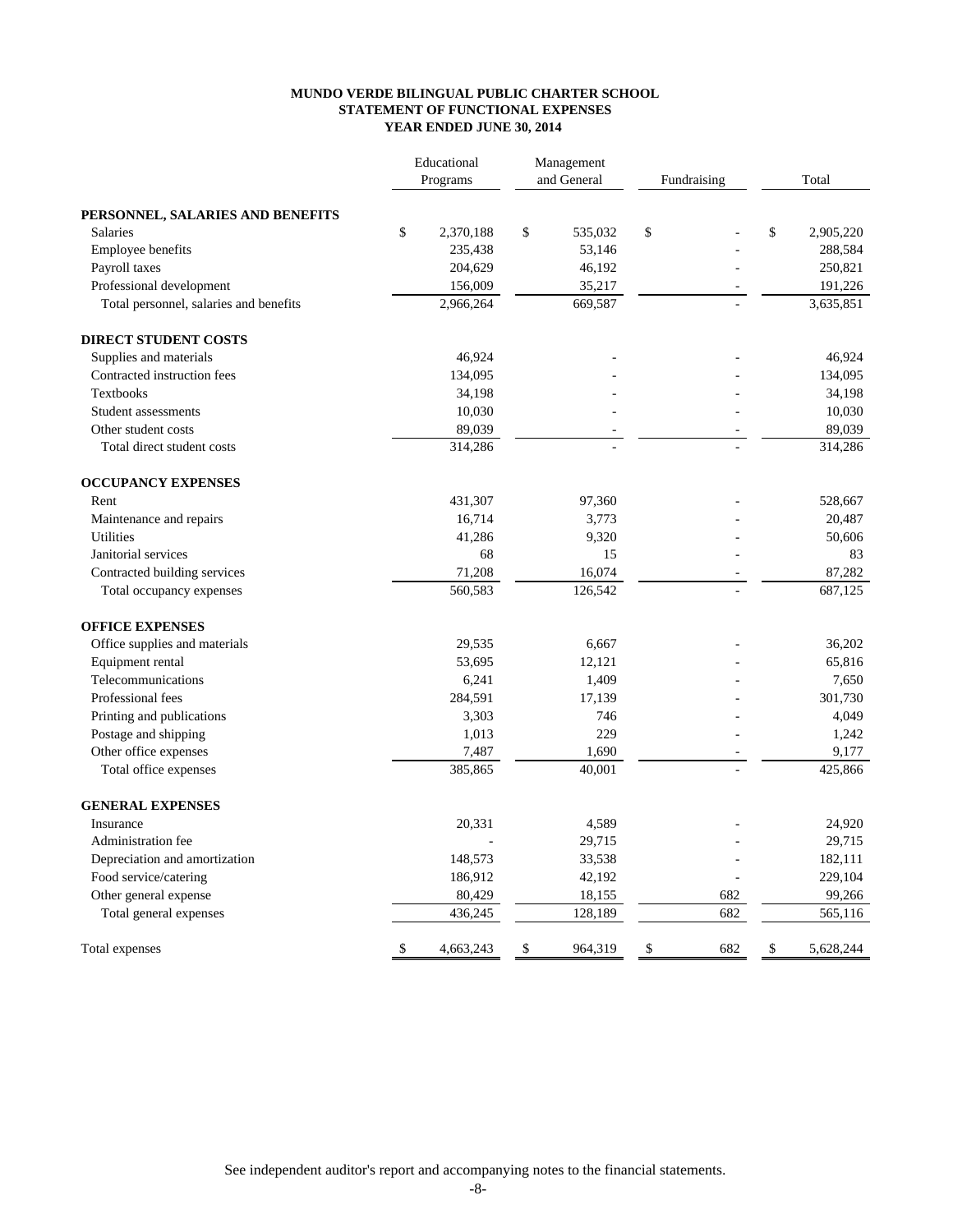#### **MUNDO VERDE BILINGUAL PUBLIC CHARTER SCHOOL STATEMENTS OF CASH FLOWS YEARS ENDED JUNE 30, 2015 AND 2014**

|                                                         | 2015          | 2014          |
|---------------------------------------------------------|---------------|---------------|
| <b>CASH FLOWS FROM OPERATING ACTIVITIES</b>             |               |               |
| Change in net assets                                    | \$<br>686,309 | \$<br>353,488 |
| Adjustments to reconcile change in net assets           |               |               |
| provided by (used for) operating activities:            |               |               |
| Depreciation and amortization                           | 323,807       | 182,111       |
| Loss on disposal of property and equipment              | 2,529         |               |
| Amortization of deferred financing costs                | 39,982        |               |
| Deferred rent                                           | 266,227       | (66,042)      |
| (Increase) decrease in assets:                          |               |               |
| Cash and cash equivalents restricted by debt agreements | 8,350,808     | (8,612,779)   |
| Grants and accounts receivable, net                     | 129,021       | (157, 038)    |
| Prepaid expenses                                        | (45, 108)     | (29,066)      |
| Deposits                                                | 38,293        | (2,573)       |
| Increase (decrease) in liabilities:                     |               |               |
| Accounts payable and accrued expenses                   | (1, 197, 615) | 1,923,003     |
| Deferred revenue                                        | (159, 685)    | (16,763)      |
| Net cash Provided by (Used for) operating activities    | 8,434,568     | (6,425,659)   |
| <b>CASH FLOWS FROM INVESTING ACTIVITIES</b>             |               |               |
| Purchases of property and equipment                     | (7,644,308)   | (7,837,186)   |
| <b>CASH FLOWS FROM FINANCING ACTIVITIES</b>             |               |               |
| Proceeds from issue of debt                             |               | 13,480,000    |
| Borrowing on line of credit                             | 78,527        |               |
| Payments of capital lease obligations                   | (5,256)       |               |
| Principal payments on debt                              | (714, 686)    |               |
| Deferred financing costs                                |               | (322, 353)    |
| Net Cash Provided by (Used for) Financing Activities    | (641, 415)    | 13,157,647    |
| NET CHANGE IN CASH AND CASH EQUIVALENTS                 | 148,845       | (1,105,198)   |
| CASH AND CASH EQUIVALENTS, beginning of year            | 654,779       | 1,759,977     |
| CASH AND CASH EQUIVALENTS, end of year                  | \$<br>803,624 | \$<br>654,779 |
| SUPPLEMENTAL DISCLOSURE OF CASH FLOW INFORMATION        |               |               |
| Interest paid, net of capitalized interest              | \$<br>280,706 | \$            |
| SUPPLEMENTAL DISCLOSURE OF NON-CASH INFORMATION         |               |               |
| Acquisition of equipment under capital lease            | \$<br>35,080  | \$            |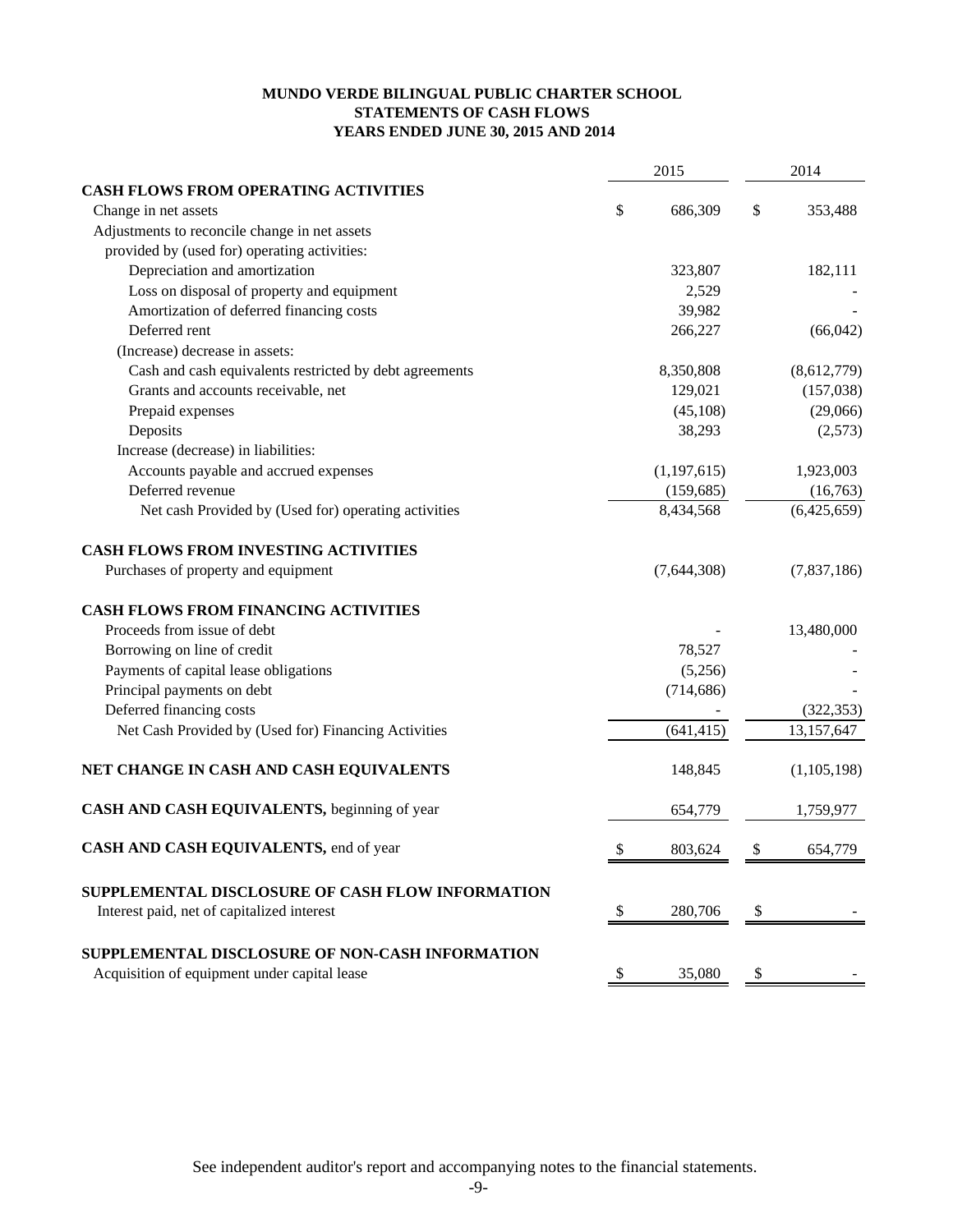## **NOTE A – ORGANIZATION AND PURPOSE**

Mundo Verde Bilingual Public Charter School (the "School") is a not-for-profit school which was incorporated under the laws of the District of Columbia in 2008. The School is Washington's first "green" public charter school. The School is dedicated to educating young people to become global stewards in an increasingly complex world.

The School is located at 30 P Street NW, Washington, D.C. The School currently teaches preschool (3 year-olds) through fourth grade and will add an additional grade each year through the eighth grade. The School is free to DC residents and admits students by lottery.

## **NOTE B – SUMMARY OF SIGNIFICANT ACCOUNTING POLICIES**

#### Basis of Accounting

The School's financial statements are prepared on the accrual basis of accounting. Therefore, revenue and related assets are recognized when earned and expenses and related liabilities are recognized as the obligations are incurred.

#### Basis of Presentation

Financial statement presentation follows Financial Standards Accounting Board ("FASB") Accounting Standards Codification ("ASC") Topic *Not-for-Profit-Entities*. In accordance with the topic, the School is required to report information regarding its financial position and activities according to three classes of net assets. Accordingly, the net assets of the School and changes therein are classified and reported as follows:

*Unrestricted net assets* – Net assets that are not subject to donor-imposed stipulations.

*Temporarily restricted net assets* – Net assets subject to donor-imposed stipulations that may or will be met by either actions of the School and/or the passage of time.

*Permanently restricted net assets –* Net assets subject to donor-imposed stipulations that may be maintained permanently by the School. There were no permanently restricted net assets as of June 30, 2015 and 2014.

### Cash and Cash Equivalents

For purposes of the statements of cash flows, the School considers all highly liquid debt instruments purchased with an original maturity of less than three months and money market funds to be cash equivalents.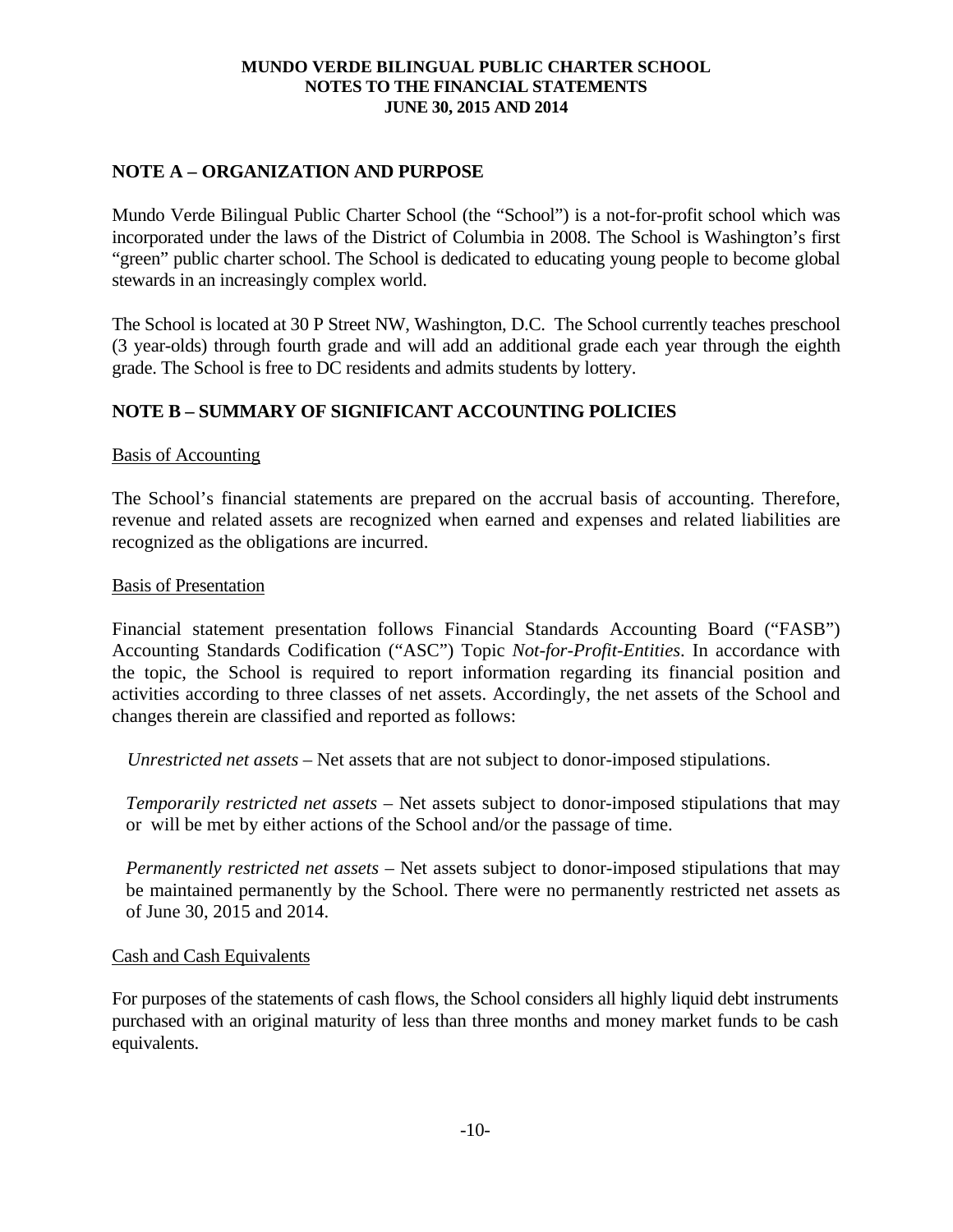## **NOTE B – SUMMARY OF SIGNIFICANT ACCOUNT POLICIES** - continued

#### Cash and Cash Equivalents Restricted by Debt Agreements

Cash and cash equivalents restricted by debt agreements are comprised of cash and cash equivalents held by a trustee or the authority to fund the current portion of debt service and hold unspent loan proceeds and required project fund.

#### Grants and Accounts Receivable

The School's grants receivable consist of unsecured amounts due from public funding sources whose ability to pay are subject to appropriations. Other accounts receivable are related to program service fees and are recognized as revenue on the accrual basis of accounting at the time the program activity has occurred. Management determines if an allowance for doubtful accounts is necessary based upon review of outstanding receivables, historical collection experience and existing economic conditions. Accounts deemed uncollectible are charged off based on this review. The School has established an allowance for doubtful accounts for potentially uncollectible receivables. As of June 30, 2015 and 2014, the allowance of doubtful accounts totaled \$9,313 and \$0, respectively.

#### Property and Equipment

Purchases of property and equipment over \$1,000 are capitalized at cost. Donations of property and equipment are recorded as contributions at their estimated fair value. Property and equipment are depreciated using the straight line method over the estimated useful lives of the underlying assets, which range from 3 to 40 years. Leasehold improvements are amortized over the lesser of their useful life or the lease term. When assets are sold or otherwise disposed of, the asset and related accumulated depreciation and amortization are removed from the accounts, and any remaining gain or loss is included in operations. Repairs and maintenance are expensed when incurred

#### Construction-in-Progress

The School began construction for a new school building adjoining the current facilities. All costs related to the construction are accumulated as construction-in-progress until the building is ready for occupancy, after which these costs will be reclassified as buildings and will be depreciated over the useful life of the asset.

#### Deferred Financing Costs

Deferred financing costs totaling \$322,353 are capitalized and are amortized over the lives of the loans. The amortization expense for the years ending June 30, 2015 and 2014, totaled \$39,982 and \$0, respectively.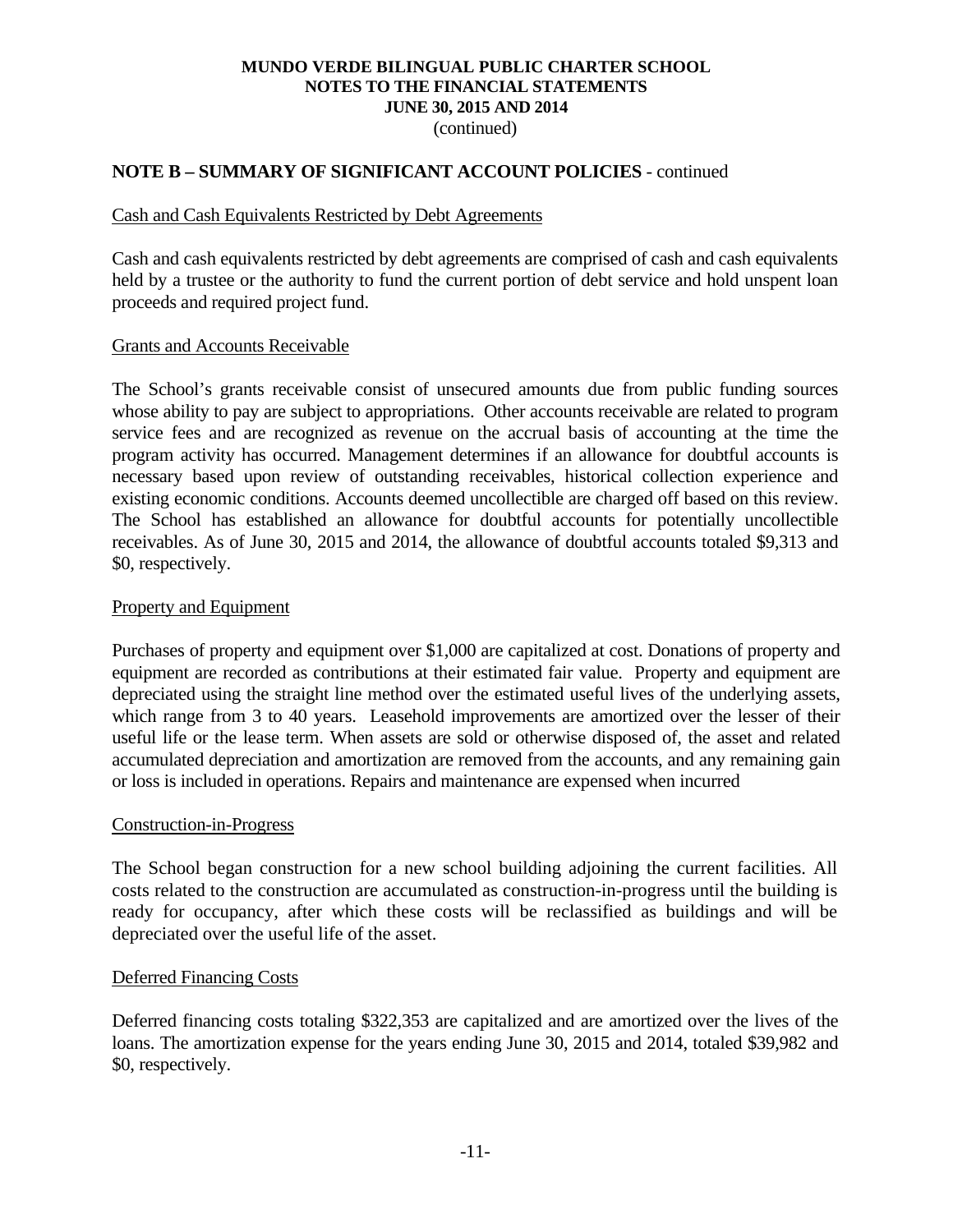### **NOTE B – SUMMARY OF SIGNIFICANT ACCOUNTING POLICIES** - continued

#### Deferred Revenue

Deferred revenue results from per pupil appropriations and other income received in advance of services to be provided.

#### Deferred Rent

The School records rent expense including rent abatement on a straight line basis over the term of the lease. Deferred rent is recorded for the difference in the rent expense recognized on a straight–line basis and the rent payments.

#### Grants and Contributions

Grants and contributions received are recorded as unrestricted, temporarily restricted or permanently restricted support, depending on the existence and/or nature of any donor restrictions. When a restriction expires (that is, when a stipulated time restriction ends or the purpose of the restriction is accomplished), temporarily restricted net assets are reclassified to unrestricted net assets and reported in the statements of activities as net assets released from restrictions. Restricted revenue received that is expended in the year of receipt is treated as unrestricted for financial statements purposes.

#### In-Kind Contributions

Donated facilities, goods and services are recorded at fair value at the date of donation. Donated services are recognized in the financial statements at their fair value if the services require specialized skills and the services would typically need to be purchased if not donated. During the year ended June 30, 2015, the School received \$5,137 of donated goods. During the year ended June 30, 2014, the School received \$4,619 of donated services and \$2,140 of donated goods.

#### Activity Fees

Activity fees are amounts earned from students for field trips, summer camps, and other school related activities. These fees are recognized at the time the activity is held.

#### Use of Estimates

Management uses estimates and assumptions in preparing financial statements in accordance with accounting principles generally accepted in the United States of America. Those estimates and assumptions affect the reported amounts of assets and liabilities, the disclosures of contingent assets and liabilities, and the reported amounts of revenues and expenses. Actual results could vary from the estimates that were assumed in preparing the financial statements.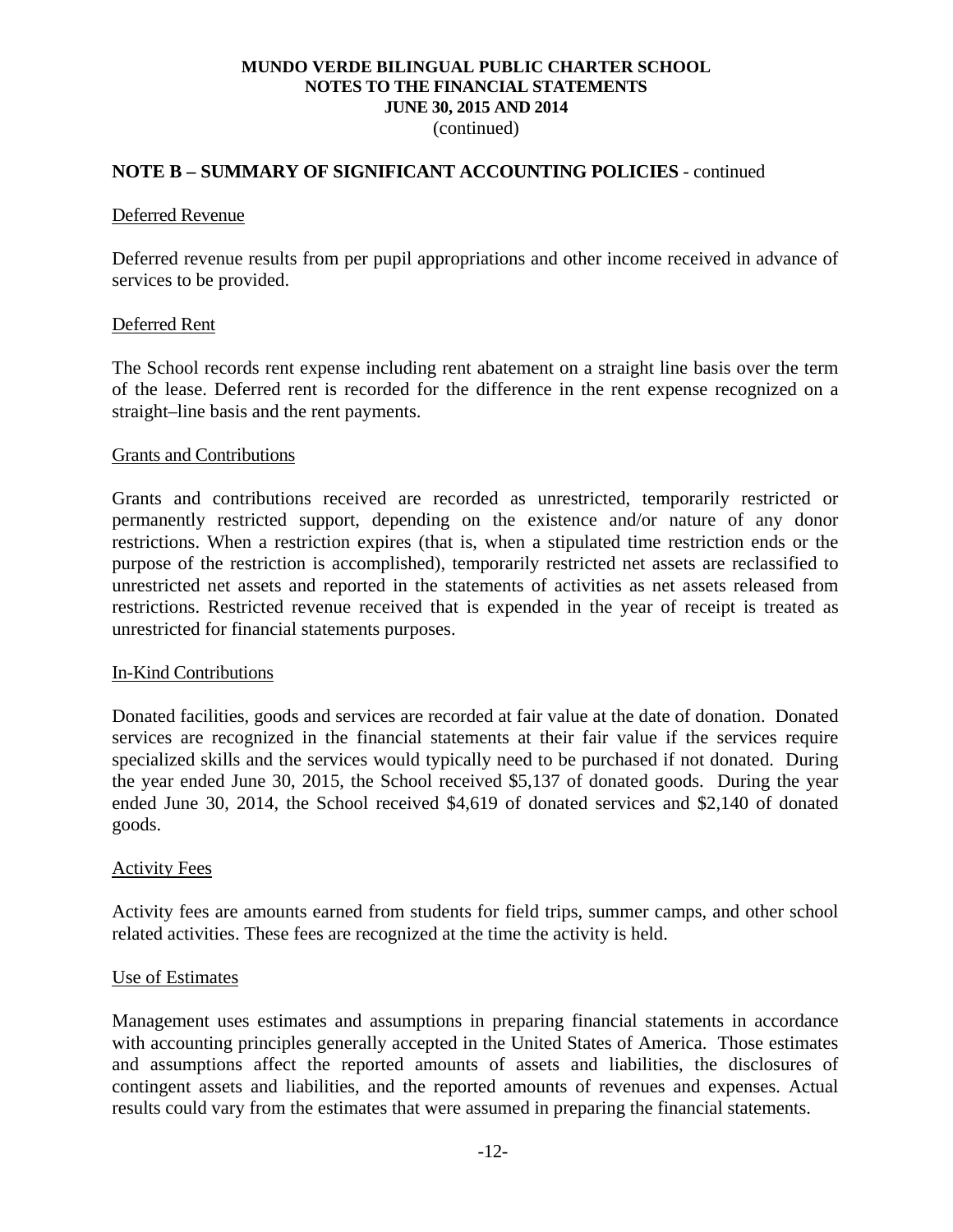(continued)

#### **NOTE B – SUMMARY OF SIGNIFICANT ACCOUNTING POLICIES** - continued

#### Functional Expenses

The costs of providing the School's various programs and supporting services have been summarized on a functional basis in the accompanying statements of activities. Accordingly, certain costs have been allocated among the programs, fundraising and supporting services benefited.

#### Reclassifications

For comparative purposes, certain amounts for the year ended June 30, 2014, have been reclassified to conform to the current year presentation. The reclassification had no effect on the previously reported net assets or change in net assets.

#### **NOTE C – INCOME TAXES**

Mundo Verde Bilingual Public Charter School qualifies as a tax exempt organization under Section 501(c)(3) of the Internal Revenue Code. In addition, the School is classified as an entity that is not a private foundation under Section  $509(a)(1)$ .

The School has adopted the accounting of uncertainty in income taxes as required by the Income Taxes topic of the FASB ASC. This topic requires the School to determine whether a tax position is more likely than not to be sustained upon examination by the applicable taxing authority, including resolution of any related appeals or litigation processes, based on the technical merits of the position. The tax benefits to be recognized is measured as the largest amount of benefit that is more than fifty percent likely of being realized upon ultimate settlement which could result in the School recording a tax liability that would reduce its net assets.

The School has analyzed its tax positions, and has concluded that no liability for unrecognized tax benefits should be recorded related to any uncertain tax positions taken on returns filed for open tax years (2012-2014), or expected to be taken in its 2015 tax return. The School is not aware of any tax positions for which it believes that there is a reasonable possibility that the total amounts of unrecognized tax benefits will change materially in the next twelve months.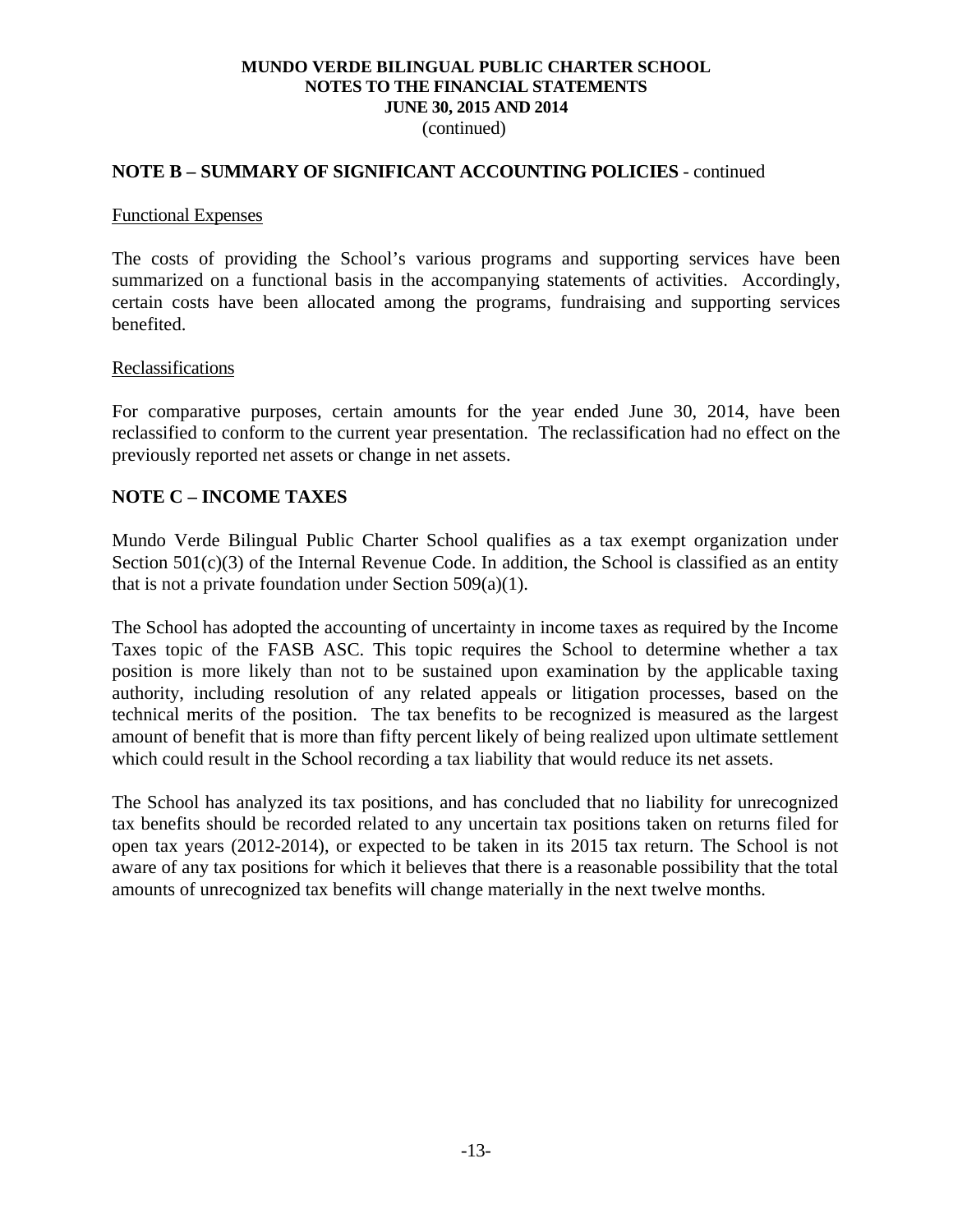(continued)

## **NOTE D – PROPERTY AND EQUIPMENT**

The following is a summary of property and equipment at June 30:

|                                       |    | 2014       |    |           |
|---------------------------------------|----|------------|----|-----------|
| Computers and materials               | \$ | 153,546    | \$ | 87,301    |
| Furnishings and equipment             |    | 245,658    |    | 129,552   |
| Renovation and leasehold improvements |    | 9,176,000  |    | 233,529   |
| Construction in progress              |    | 6,142,929  |    | 7,826,550 |
|                                       |    | 15,718,133 |    | 8,276,932 |
| Less: Allowance for depreciation      |    | (412,948)  |    | (324,799) |
| Property and equipment, net           | £. | 15,305,185 |    | 7,952,133 |

Depreciation and amortization expense for the years ended June 30, 2015 and 2014, totaled \$323,807 and \$182,111, respectively.

The amount of interest capitalized by the School for the years ended June 30, 2015 and 2014 totaled \$314,371 and \$174,751, respectively. Capitalized interest relates to construction activities and includes the relevant portions of applicable interest payments to creditors on bank and other debt obligations.

### **NOTE E – LINE OF CREDIT**

On January 5, 2015, the School entered into a line of credit agreement with United Bank for up to \$500,000. The line of credit bears an interest rate of 4.5% per annum. The line of credit is secured by the School's accounts receivable, inventory, equipment, and bank deposit accounts. As of June 30, 2015, the balance due on the line of credit totaled \$78,527.

### **NOTE F – LONG-TERM DEBT**

The proceeds of the financing discussed below were used to acquire and renovate the land and building currently used by the School.

During January 2014, the School secured tax exempt District of Columbia Revenue Bonds, Series 2014, issued for \$11,480,000 (Revenue Bond). The Revenue Bond is collateralized by all assets of the School. The Revenue Bond is schedule to mature February 1, 2030. Revenue Bond interest only payments are due monthly at 4.00% interest per annum through February 1, 2015. Interest plus principal payments are due monthly from March 1, 2015 through at 4.00% interest per annum through January 1, 2020. The interest rate of subsequent periods will be the greater of the sum of the five year swap rate for the thirty day LIBOR rate plus 3.00% multiplied by one minus the bank tax rate (currently 38%) and a factor based on the average cost of deposits of the bank and bank tax rate,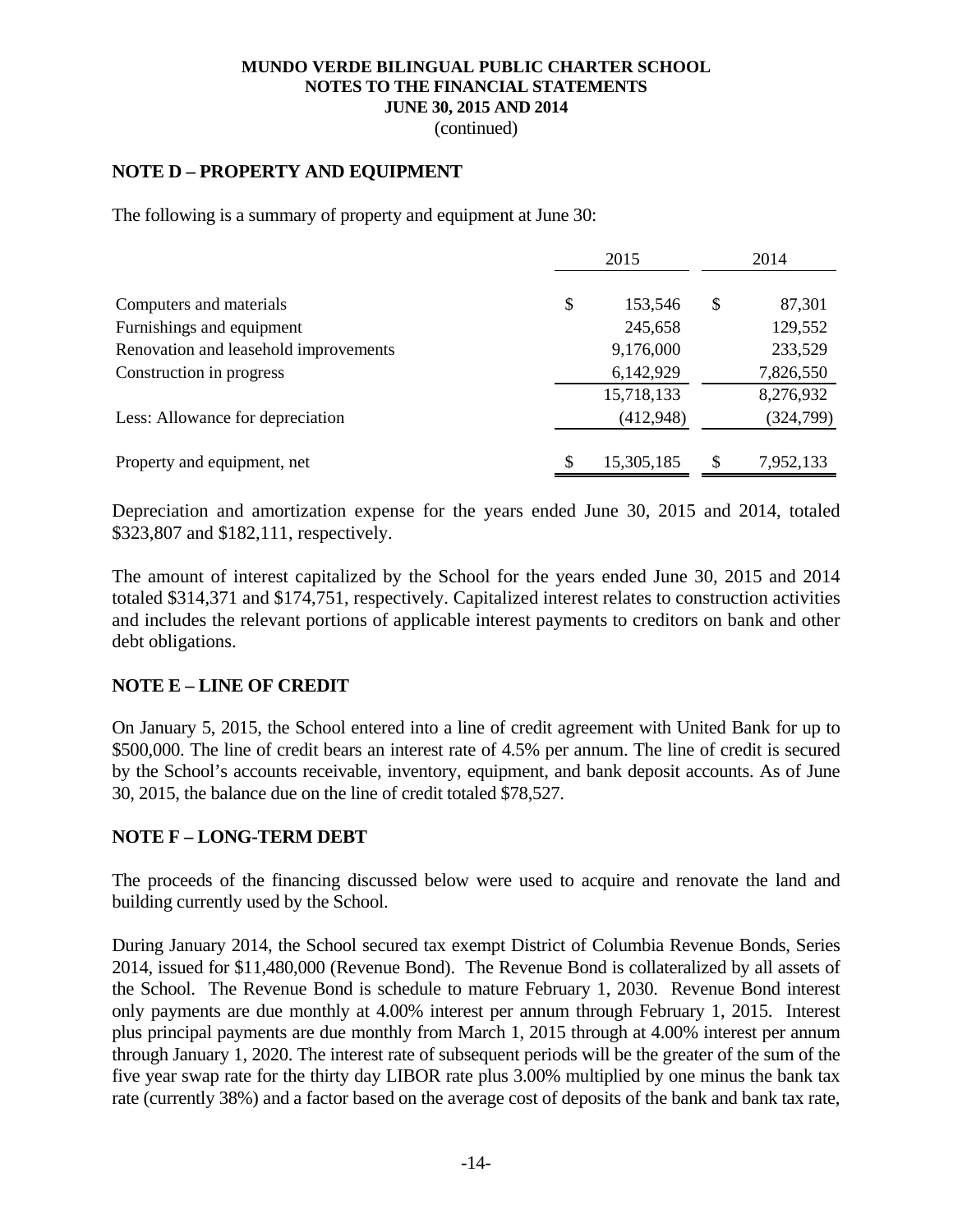### **NOTE F – LONG-TERM DEBT** – continued

or 4% per annum. Prepayment of the Revenue Bond in whole or in part is subject to a redemption percentage and additional fees and expenses.

During January 2014, the School obtained a loan from the Office of Public Charter School Financing and Support in the amount of \$2,000,000 (PCSFS Loan). The PCSFS Loan is paid by quarterly principal and interest payments at 4.00% per annum over a term of five years based on a 25 year amortization schedule. PCSFS has provided a \$1,000,000 debt service enhancement guaranty in favor of United Bank, which is scheduled to terminate January 15, 2019. The collateral for the PCSFS Loan is a second lien on all assets of the School and all improvements to the property. The collateral for the PCSFS Loan is a second lien on all assets of the School and all improvements to the property.

In the opinion of management, the School has complied with the required covenants for the years ended June 30, 2015 and 2014.

The following summarizes long-term debt as of June 30:

|                                                  |   | 2015       | 2014       |
|--------------------------------------------------|---|------------|------------|
| District of Columbia Revenue Bonds (Series 2014) | S | 10,766,127 | 11,480,000 |
| Public Charter School Financing and Support      |   | 1,999,187  | 2,000,000  |
| Total                                            |   | 12,765,314 | 13,480,000 |
| Less: current maturity                           |   | (574, 342) | (324, 929) |
| Total long-term debt                             |   | 12,190,972 | 13,155,071 |

Aggregate annual maturities of the debt are as follows for the years ending June 30:

| 2016       | \$<br>574,342 |
|------------|---------------|
| 2017       | 603,587       |
| 2018       | 627,716       |
| 2019       | 2,641,083     |
| 2020       | 675,751       |
| Thereafter | 7,642,835     |
| Total      | 12,765,314    |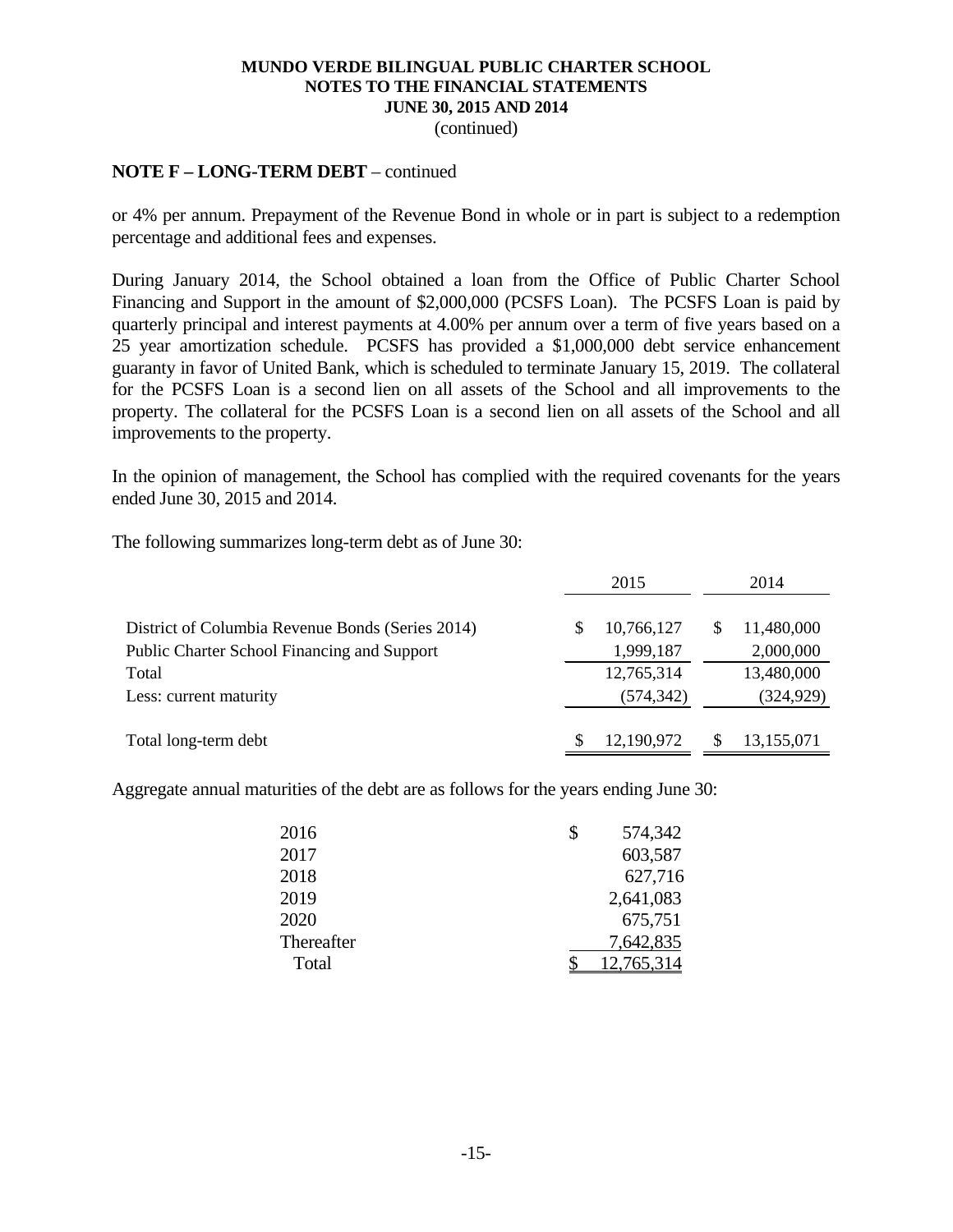## **NOTE G – LEASE COMMITMENTS**

The School entered into a sublease agreement on November 11, 2011, for a building at 3220  $16<sup>th</sup>$ Street NW, Washington, DC, which expired on July 31, 2014.

During 2014, the School entered into a new lease agreement with the District of Columbia as the lessor for a thirty year period. The lease term began on August 1, 2014, and is classified as an operating lease. Twelve months rent abatement is available to the School for every \$1 million spent for leasehold improvements; however, no more than a total of 180 months of rent shall be abated. Management anticipates that the School will fully realize the available rent abatement.

The lease contains escalation clauses and charges for other costs related to the leased space. Due to rent abatements earned, minimum required payments begin in fiscal year 2029, and totaling \$9,821,907 through fiscal year 2045.

Facility rent expense for the years ended June 30, 2015 and 2014, totaled \$358,683 and \$528,667, respectively. Equipment rental expense for the years ended June 30, 2015 and 2014, totaled \$35,775 and \$65,815, respectively.

## **NOTE H – CAPITAL LEASE**

During 2015, the School entered into a capital lease for equipment that may be purchased at the expiration of the lease. The interest rate implicit in the lease is 5% per annum. The monthly payment is \$662 and the lease expires on August 31, 2019. As of June 30, 2015, the capitalized cost of the equipment lease totaled \$35,080. Accumulated amortization and amortization expense on the equipment totaled \$5,847 for the year ended June 30, 2015.

Minimum future lease payments under the capital lease are as follows for the years ended June 30:

| 2016          | \$<br>7,944 |  |
|---------------|-------------|--|
| 2017          | 7,944       |  |
| 2018          | 7,944       |  |
| 2019          | 7,944       |  |
| 2020          | 7,944       |  |
|               | 33,100      |  |
| Less interest | 3,276       |  |
|               |             |  |
| Total         |             |  |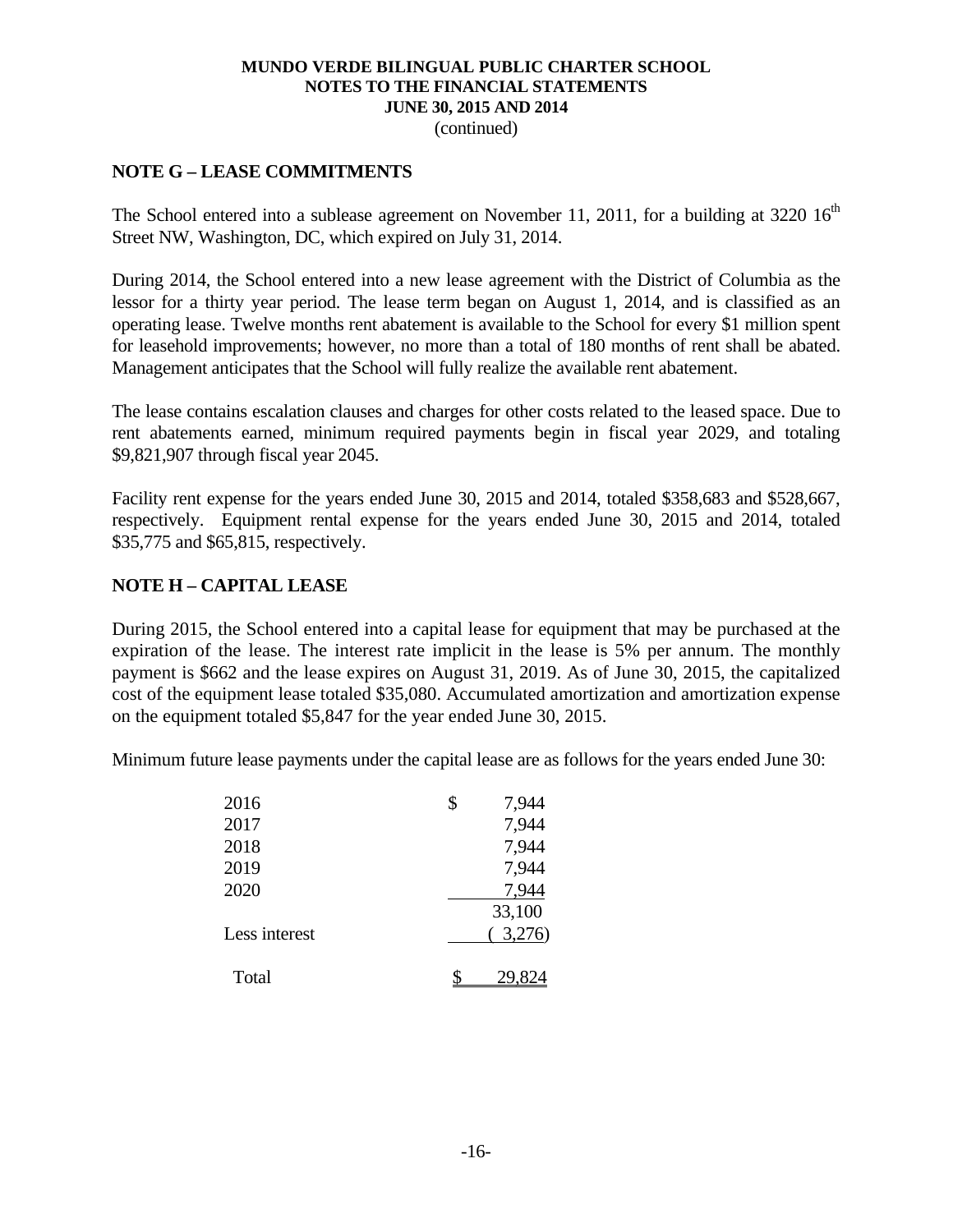## **NOTE I** - **TEMPORARILY RESTRICTED NET ASSETS**

For the years ended June 30, 2015 and 2014, temporarily restricted net assets were designated for the following:

|                          | 2015           | 2014                           |
|--------------------------|----------------|--------------------------------|
| CityBridge               | 21,831         | \$<br>$\overline{\phantom{0}}$ |
| Campus campaign          | 77,281         |                                |
| Whole kids grant program |                | 598                            |
|                          | <u>131,952</u> | .598                           |

## **NOTE J – RETIREMENT PLAN**

The School established a 401(k) qualified retirement plan (the Plan), under which employees who attain the age of 21 years or older and complete one consecutive month of employment are eligible to participate.

Under the Plan, the School will match a discretionary percentage of each participant's salary. A discretionary profit sharing contribution is also available. The total matching, discretionary contributions, and fees incurred by the School for the years ended June 30, 2015 and 2014, totaled \$105,462 and \$80,094, respectively.

## **NOTE K – CONCENTRATIONS OF RISK**

The School is dependent on funding the District of Columbia, as authorized by the District of Columbia Public Charter Board. During the years ended June 30, 2015 and 2014, approximately 76% and 75% of total support was received from the District of Columbia, respectively.

The School is limited to enrolling students that are residents of the District of Columbia. As a DC Public Charter School, the School must compete for students against the DC Public School system and other DC Public Charter Schools. Uniform Per-Student Funding received from the District of Columbia is based upon actual student enrollment determined by an annual enrollment audit. As a result, actual revenue may vary materially from budgeted revenue if under-enrollment were to occur.

The School maintains its cash in several financial institutions. The cash balances are insured by the Federal Deposit Insurance Corporation (FDIC) up to \$250,000. The School's cash routinely exceeds the FDIC limit. Management does not believe the School is exposed to any significant credit risk on its cash and cash equivalents.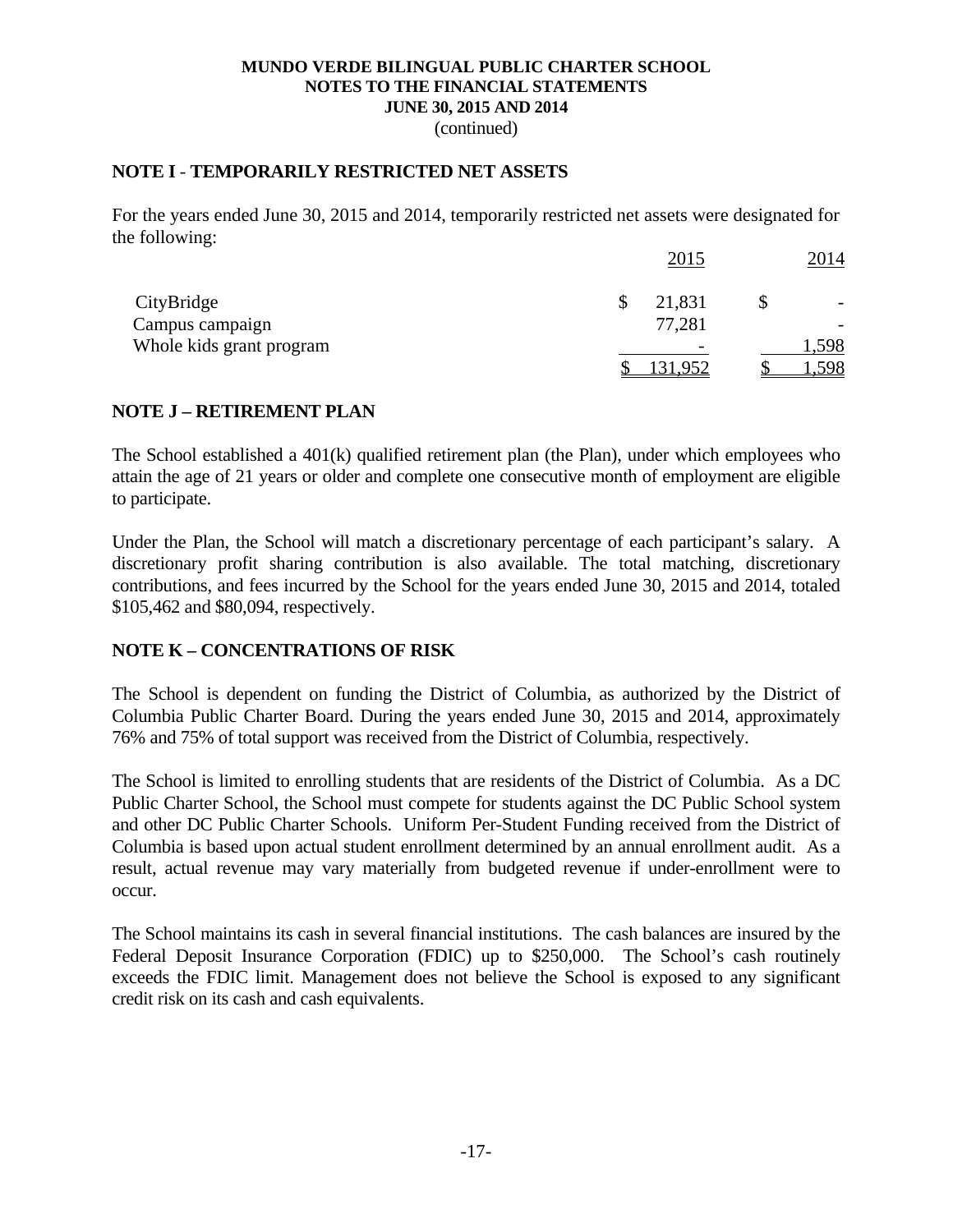## **NOTE L – AVERAGE COST PER STUDENT**

For the years ended June 30, 2015 and 2014, the average cost per student totaled \$20,141 and \$20,541, respectively. This is calculated by dividing total noncapital expenditures, by the School's full time student enrollment.

#### **NOTE M – SUBSEQUENT EVENTS**

In preparing these financial statements, the School's management has evaluated events and transactions for potential recognition or disclosure through November 24, 2015, the date the consolidated financial statements were available to be issued. There were no events or transactions discovered during the evaluation that required recognition or further disclosure.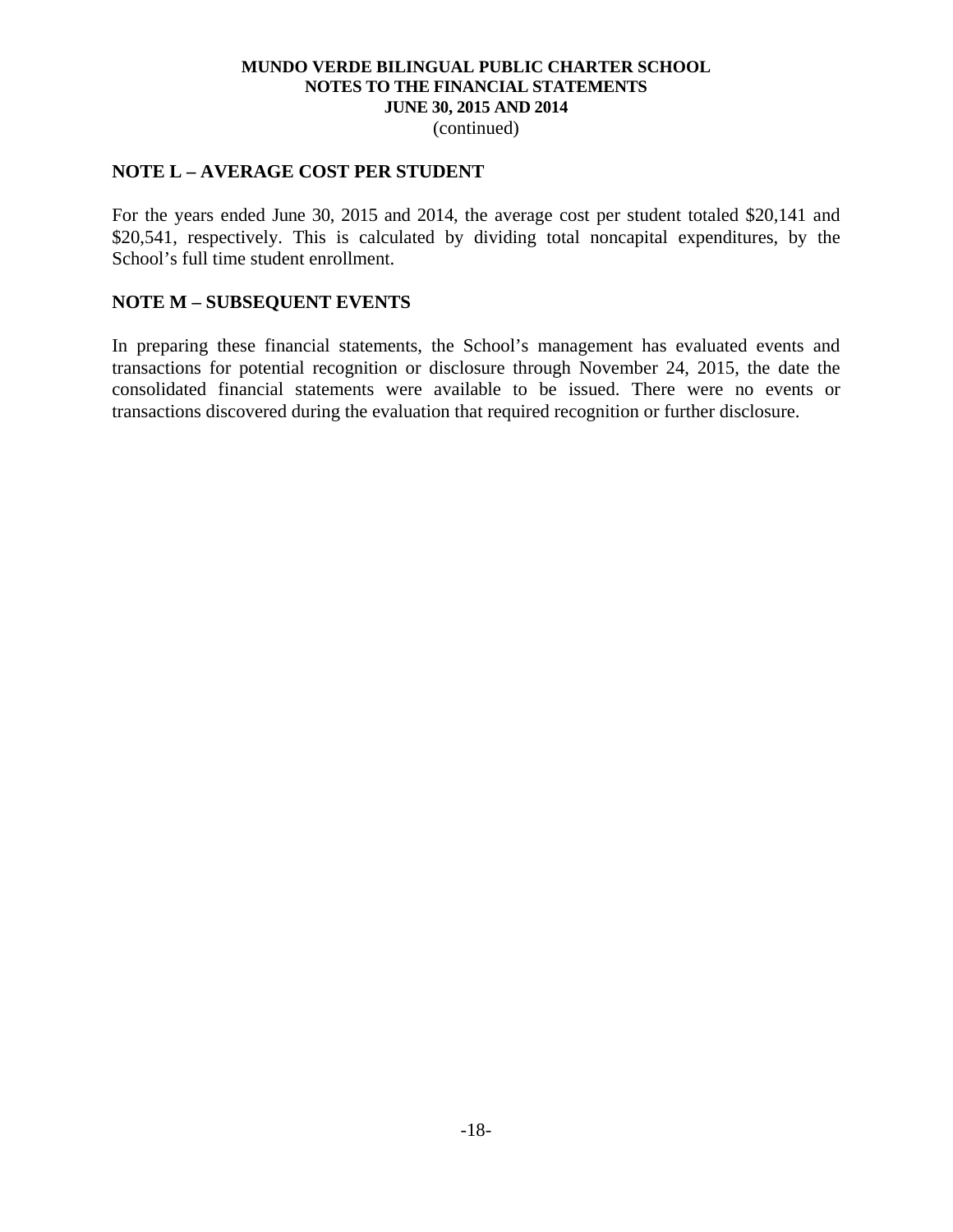## **REPORTS AND SCHEDULES REQUIRED BY OMB CIRCULAR A-133**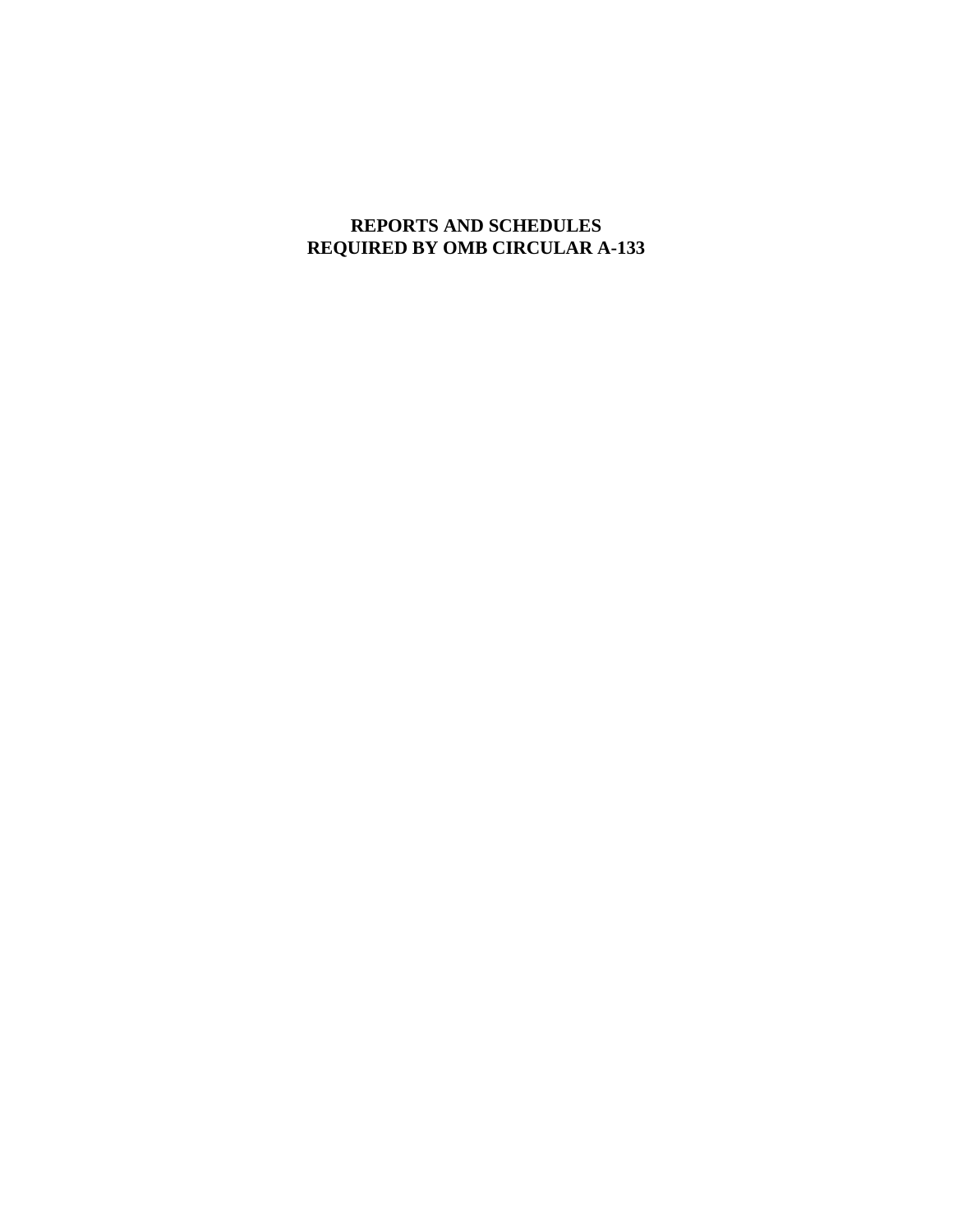

## **INDEPENDENT AUDITOR'S REPORT ON INTERNAL CONTROL OVER FINANCIAL REPORTING AND ON COMPLIANCE AND OTHER MATTERS BASED ON AN AUDIT OF FINANCIAL STATEMENTS PERFORMED IN ACCORDANCE WITH** *GOVERNMENT AUDITING STANDARDS*

To the Board of Directors of Mundo Verde Bilingual Public Charter School Washington, DC

We have audited, in accordance with the auditing standards generally accepted in the United States of America and the standards applicable to financial audits contained in *Government Auditing Standards* issued by the Comptroller General of the United States, the financial statements of Mundo Verde Bilingual Public Charter School (the "School"), which comprise the statement of financial position as of June 30, 2015, and the related statements of activities, and cash flows for the year then ended, and the related notes to the financial statements, and have issued our report thereon dated November 24, 2015.

## **Internal Control Over Financial Reporting**

In planning and performing our audit of the financial statements, we considered the School's internal control over financial reporting ("internal control") to determine the audit procedures that are appropriate in the circumstances for the purpose of expressing our opinion on the financial statements, but not for the purpose of expressing an opinion on the effectiveness of the School's internal control. Accordingly, we do not express an opinion on the effectiveness of the School's internal control.

A *deficiency in internal control* exists when the design or operation of a control does not allow management or employees, in the normal course of performing their assigned functions, to prevent, or detect and correct, misstatements on a timely basis. A *material weakness* is a deficiency, or a combination of deficiencies, in internal control, such that there is a reasonable possibility that a material misstatement of the entity's financial statements will not be prevented, or detected and corrected on a timely basis. A *significant deficiency* is a deficiency, or a combination of deficiencies, in internal control that is less severe than a material weakness, yet important enough to merit attention by those charged with governance.

Our consideration of internal control was for the limited purpose described in the first paragraph of this section and was not designed to identify all deficiencies in internal control that might be material weaknesses or significant deficiencies. Given these limitations, during our audit we did not identify any deficiencies in internal control that we consider to be material weaknesses. However, material weaknesses may exist that have not been identified.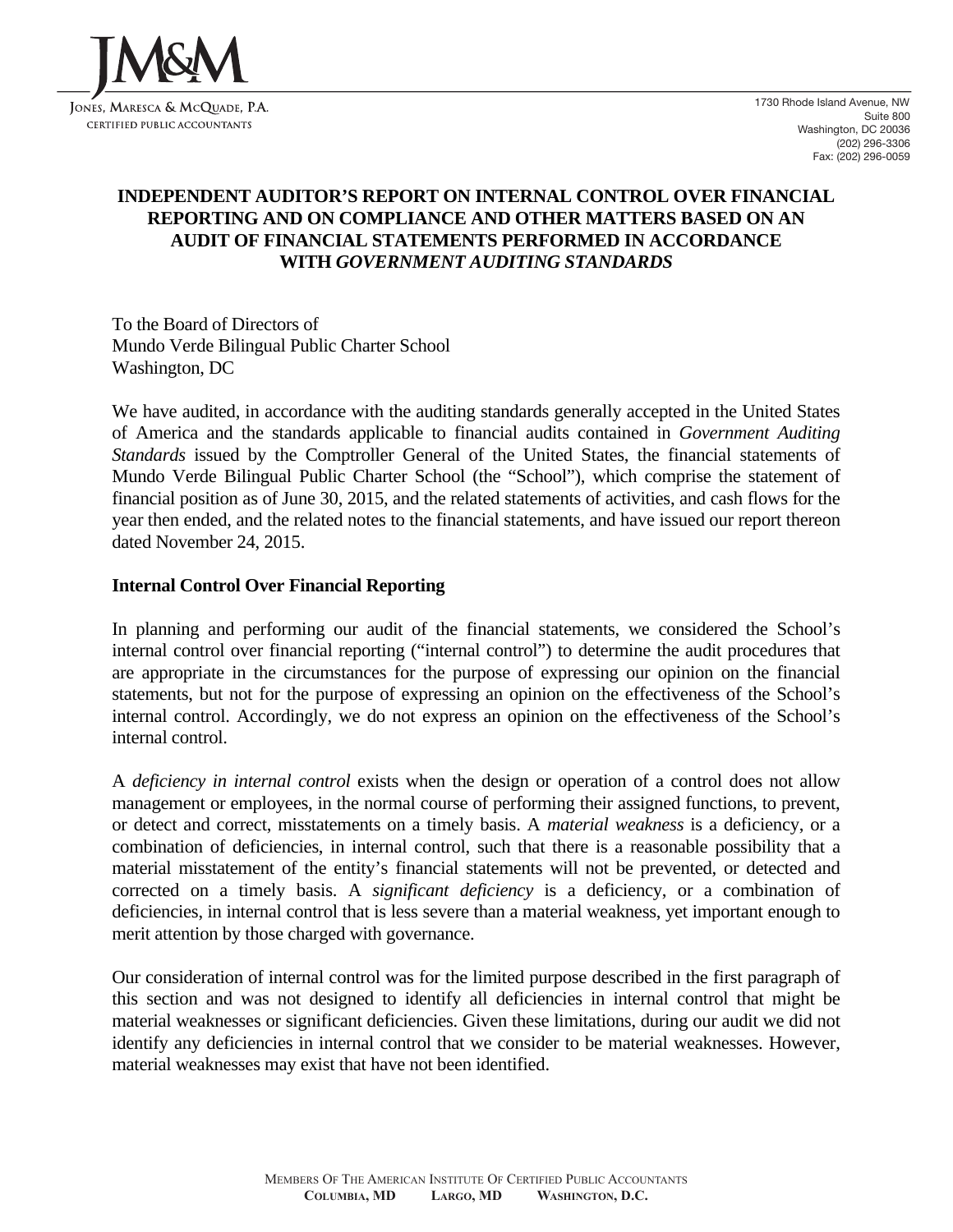## **Compliance and Other Matters**

As part of obtaining reasonable assurance about whether the School's financial statements are free of material misstatement, we performed tests of its compliance with certain provisions of laws, regulations, contracts, and grant agreements, noncompliance with which could have a direct and material effect on the determination of financial statement amounts. However, providing an opinion on compliance with those provisions was not an objective of our audit, and accordingly, we do not express such an opinion. The results of our tests disclosed no instances of noncompliance or other matters that are required to be reported under *Government Auditing Standards.*

## **Purpose of this Report**

The purpose of this report is solely to describe the scope of our testing of internal control and compliance and the results of that testing, and not to provide an opinion on the effectiveness of the School's internal control or on compliance. This report is an integral part of an audit performed in accordance with *Government Auditing Standards* in considering the School's internal control and compliance. Accordingly, this communication is not suitable for any other purpose.

Jam Marcia & Ma Quade PA

Washington, DC November 24, 2015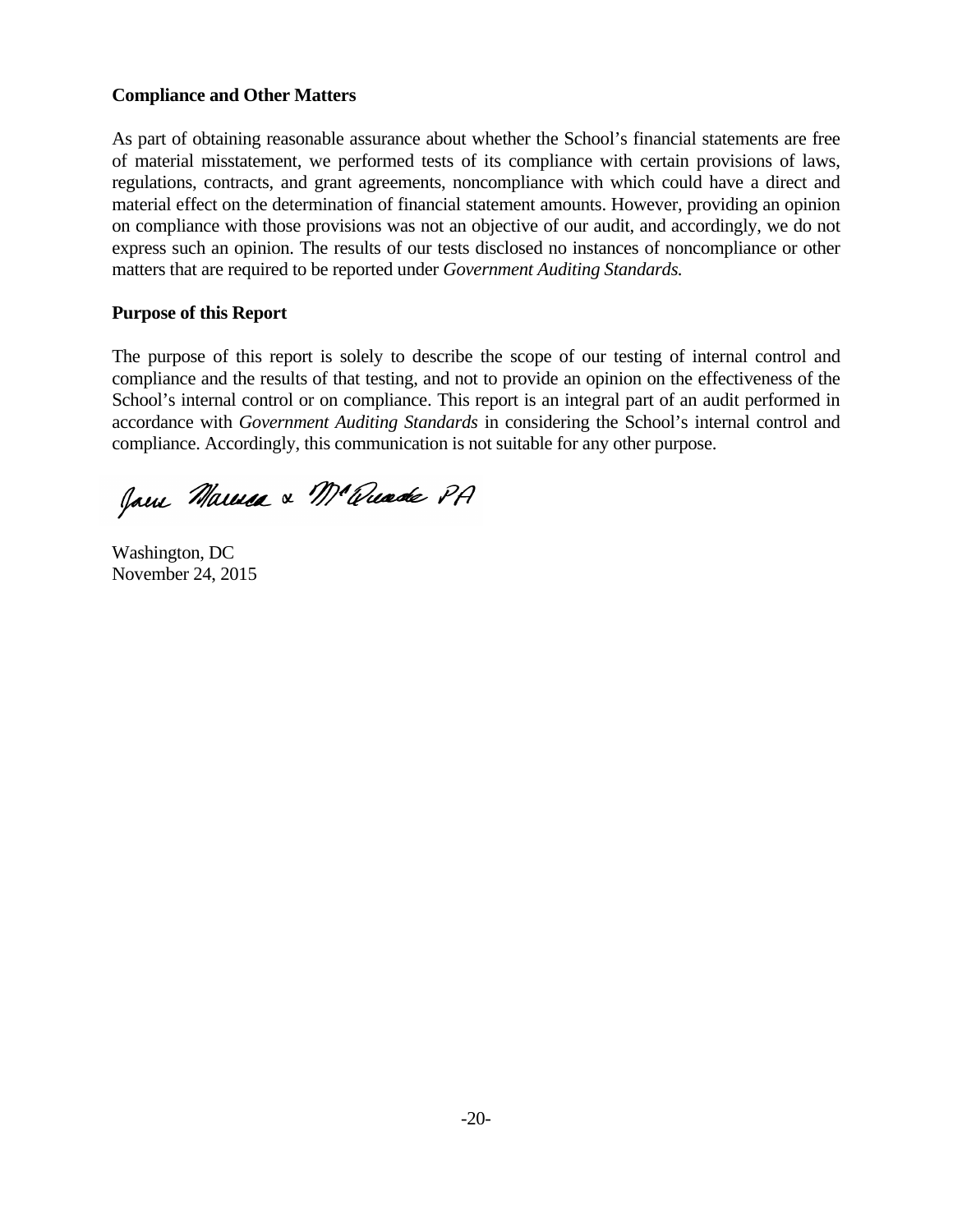

1730 Rhode Island Avenue, NW Suite 800 Washington, DC 20036 (202) 296-3306 Fax: (202) 296-0059

## **INDEPENDENT AUDITOR'S REPORT ON COMPLIANCE FOR EACH MAJOR PROGRAM AND ON INTERNAL CONTROL OVER COMPLIANCE REQUIRED BY OMB CIRCULAR A-133**

To the Board of Directors of Mundo Verde Bilingual Public Charter School Washington, DC

## **Report on Compliance for Each Major Federal Program**

We have audited Mundo Verde Bilingual Public Charter School's (the School) compliance with the types of compliance requirements described in the *OMB Circular A-133 Compliance Supplement* that could have a direct and material effect on each of the School's major federal programs for the year ended June 30, 2015. The School's major federal programs are identified in the summary of auditor's results section of the accompanying schedule of findings and questioned costs.

### *Management's Responsibility*

Management is responsible for compliance with the requirements of laws, regulations, contracts, and grants applicable to its federal programs.

### *Auditor's Responsibility*

Our responsibility is to express an opinion on compliance for each of the School's major federal programs based on our audit of the types of compliance requirements referred to above. We conducted our audit of compliance in accordance with auditing standards generally accepted in the United States of America; the standards applicable to financial audits contained in *Government Auditing Standards*, issued by the Comptroller General of the United States; and OMB Circular A-133, *Audits of States, Local Governments, and Non-Profit Organizations*. Those standards and OMB Circular A-133 require that we plan and perform the audit to obtain reasonable assurance about whether noncompliance with the types of compliance requirements referred to above that could have a direct and material effect on a major federal program occurred. An audit includes examining, on a test basis, evidence about the School's compliance with those requirements and performing such other procedures as we considered necessary in the circumstances.

We believe that our audit provides a reasonable basis for our opinion on compliance for each major federal program. However, our audit does not provide a legal determination of the School's compliance.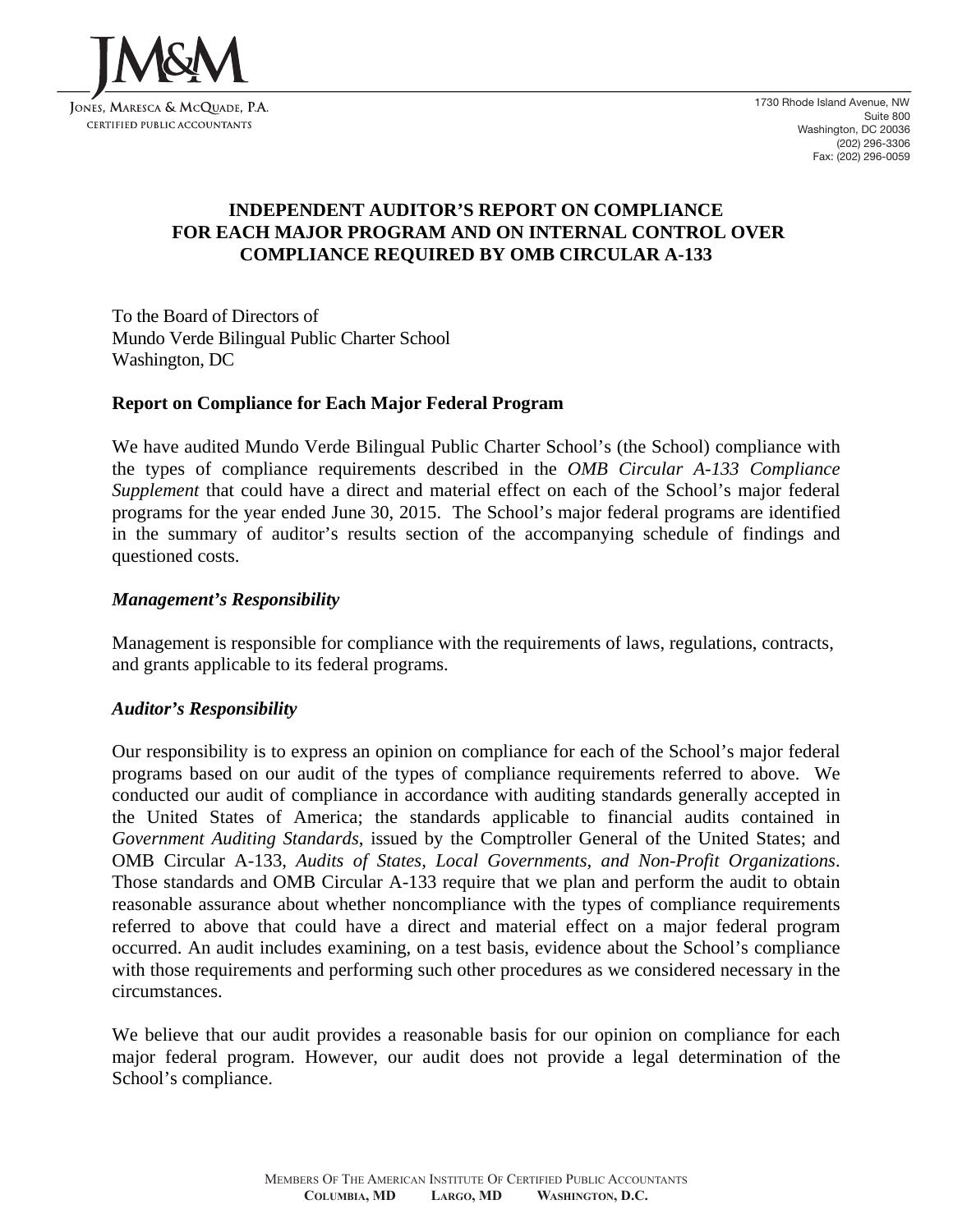## *Opinion on Each Major Federal Program*

In our opinion, the School complied, in all material respects, with the types of compliance requirements referred to above that could have a direct and material effect on each of its major federal programs for the year ended June 30, 2015.

### **Report on Internal Control over Compliance**

Management of the School is responsible for establishing and maintaining effective internal control over compliance with the types of compliance requirements referred to above. In planning and performing our audit of compliance, we considered the School's internal control over compliance with the types of requirements that could have a direct and material effect on each major federal program to determine the auditing procedures that are appropriate in the circumstances for the purpose of expressing an opinion on compliance for each major federal program and to test and report on internal control over compliance in accordance with OMB Circular A-133, but not for the purpose of expressing an opinion on the effectiveness of internal control over compliance. Accordingly, we do not express an opinion on the effectiveness of the School's internal control over compliance.

A *deficiency in internal control over compliance* exists when the design or operation of a control over compliance does not allow management or employees, in the normal course of performing their assigned functions, to prevent, or detect and correct, noncompliance with a type of compliance requirement of a federal program on a timely basis. A *material weakness in internal control over compliance* is a deficiency, or combination of deficiencies, in internal control over compliance, such that there is a reasonable possibility that material noncompliance with a type of compliance requirement of a federal program will not be prevented, or detected and corrected, on a timely basis. A *significant deficiency in internal control over compliance* is a deficiency, or a combination of deficiencies, in internal control over compliance with a type of compliance requirement of a federal program that is less severe than a material weakness in internal control over compliance, yet important enough to merit attention by those charged with governance.

Our consideration of internal control over compliance was for the limited purpose described in the first paragraph of this section and was not designed to identify all deficiencies in internal control over compliance that might be material weaknesses or significant deficiencies. We did not identify any deficiencies in internal control over compliance that we consider to be material weaknesses. However, material weaknesses may exist that have not been identified.

The purpose of this report on internal control over compliance is solely to describe the scope of our testing of internal control over compliance and the results of that testing based on the requirements of OMB Circular A-133. Accordingly, this report is not suitable for any other purpose.

Jam Marie & Ma Quade PA

Washington, DC November 24, 2015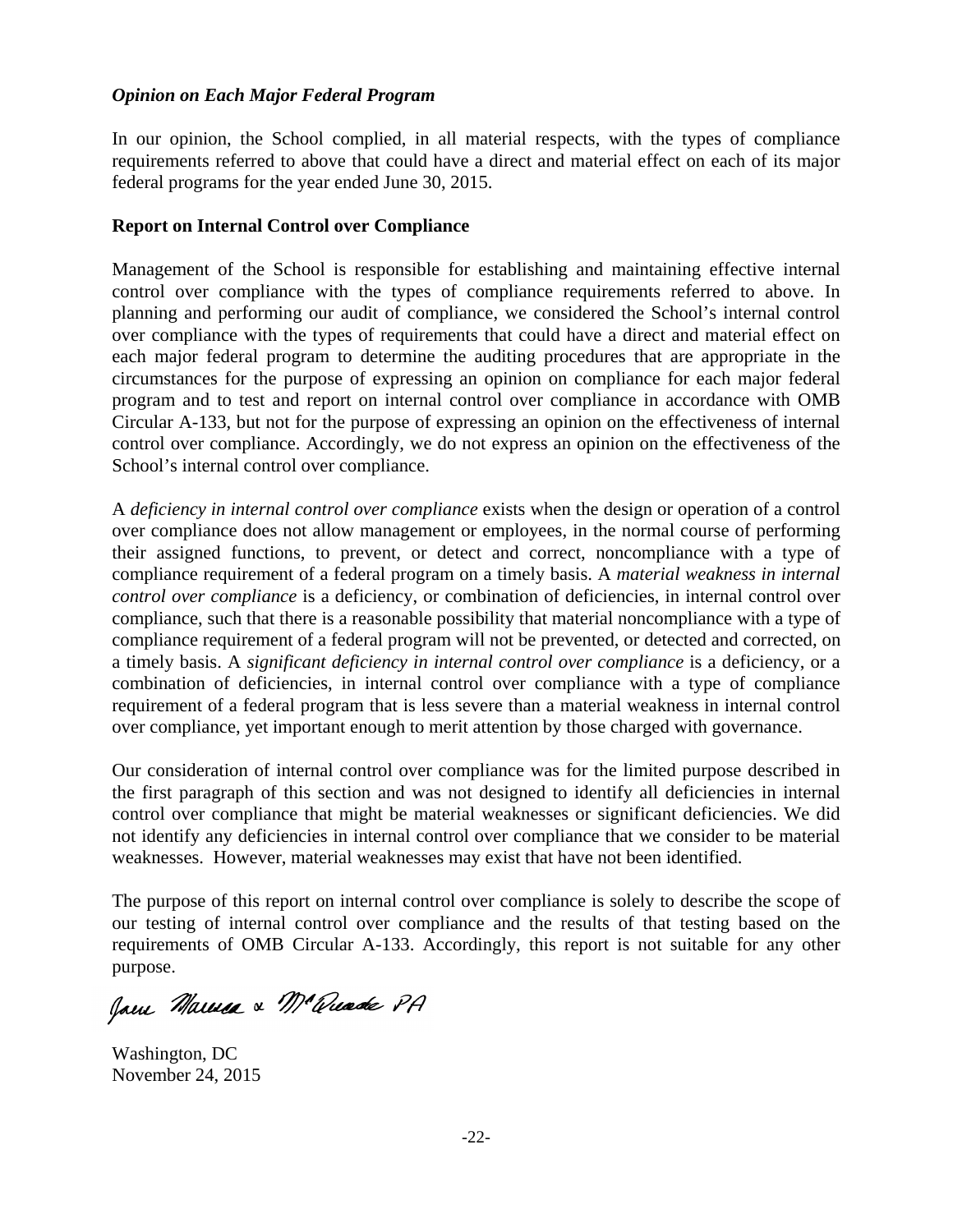#### **MUNDO VERDE BILINGUAL PUBLIC CHARTER SCHOOL SCHEDULE OF EXPENDITURES OF FEDERAL AWARDS JUNE 30, 2015**

| <b>Federal Grantor/Pass-through Grantor/</b><br><b>Program or Cluster Title</b> | Federal<br><b>CFDA</b><br><b>Number</b> | Grant<br><b>Identification</b><br><b>Number</b> | Federal<br><b>Expenditures</b> |         |
|---------------------------------------------------------------------------------|-----------------------------------------|-------------------------------------------------|--------------------------------|---------|
| <b>U.S. Department of Education</b>                                             |                                         |                                                 |                                |         |
| Pass Through from District of Columbia Office of the                            |                                         |                                                 |                                |         |
| <b>State Superintendent of Education (OSSE)</b>                                 |                                         |                                                 |                                |         |
| Title I Grants to Local Educational Agencies                                    | 84.010                                  | 42010A                                          | \$                             | 355     |
| Title II Improving Teacher Quality State Grants                                 | 84.367                                  | 42367A                                          |                                | 18,319  |
| DC School Choice Incentive Program:                                             |                                         |                                                 |                                |         |
| Investing in Public Facility Projects Grant                                     | 84.370                                  | U370C130001                                     |                                | 525,000 |
| Replication and Growth Grant                                                    | 84.370                                  | U370C130001                                     |                                | 97,401  |
| <b>Academic Ouality Grants for Charters</b>                                     | 84.370                                  | U370C130001                                     |                                | 94,638  |
| <b>Special Populations Grant</b>                                                | 84.370                                  |                                                 |                                | 10,066  |
| <b>Total Federal Expenditures - U.S. Department of Education</b>                |                                         |                                                 |                                | 745,779 |
| <b>U.S. Department of Agriculture</b>                                           |                                         |                                                 |                                |         |
| Pass Through from District of Columbia Office of the                            |                                         |                                                 |                                |         |
| <b>State Superintendent of Education (OSSE)</b>                                 |                                         |                                                 |                                |         |
| <b>Child Nutrition Cluster</b>                                                  |                                         |                                                 |                                |         |
| School Breakfast Program                                                        | 10.553                                  |                                                 |                                | 24,478  |
| National School Lunch Program                                                   | 10.555                                  |                                                 |                                | 56,391  |
| School Snack Program                                                            | 10.XXX                                  |                                                 |                                | 21,652  |
| <b>Total Federal Expenditures - U.S. Department of Agriculture</b>              |                                         |                                                 |                                | 102,521 |
| <b>TOTAL EXPENDITURES OF FEDERAL AWARDS</b>                                     |                                         |                                                 | \$                             | 848,300 |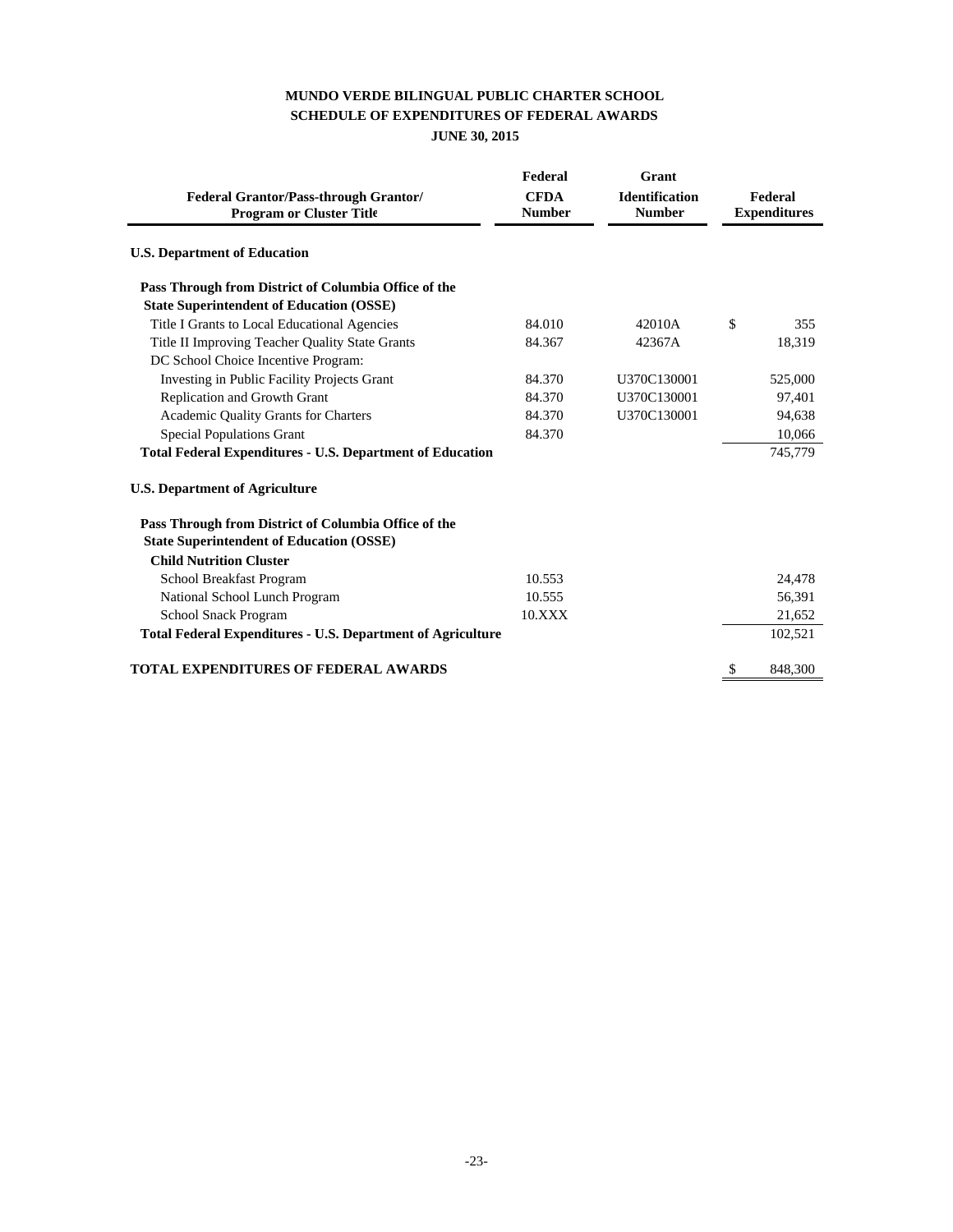## **MUNDO VERDE BILINGUAL PUBLIC CHARTER SCHOOL NOTES TO THE SCHEDULE OF EXPENDITURES OF FEDERAL AWARDS JUNE 30, 2015**

## **NOTE I – BASIS OF PRESENTATION**

The Schedule of Expenditures of Federal Awards (the "Schedule") includes the federal grant activity of the School under programs of the federal government for the year ended June 30, 2015. The information in this Schedule is presented in accordance with the requirements of OMB Circular A-133, *Audits of States, Local Governments, and Non-Profit Organizations*. Because the Schedule presents only a selected portion of the operations of the School, it is not intended to and does not present the financial position, changes in net assets, or cash flows of the School.

## **NOTE II – SUMMARY OF SIGNIFICANT ACCOUNTING POLICIES**

Expenditures reported on the Schedule are reported on the accrual basis of accounting. Such expenditures are recognized following the cost principles in the U.S. Office of Management and Budget Circular A-122, *Cost Principles for Non-profit Organizations*. Under those cost principles, certain types of expenditures are not allowable or are limited to reimbursement. Passthrough entity identifying numbers are presented where available.